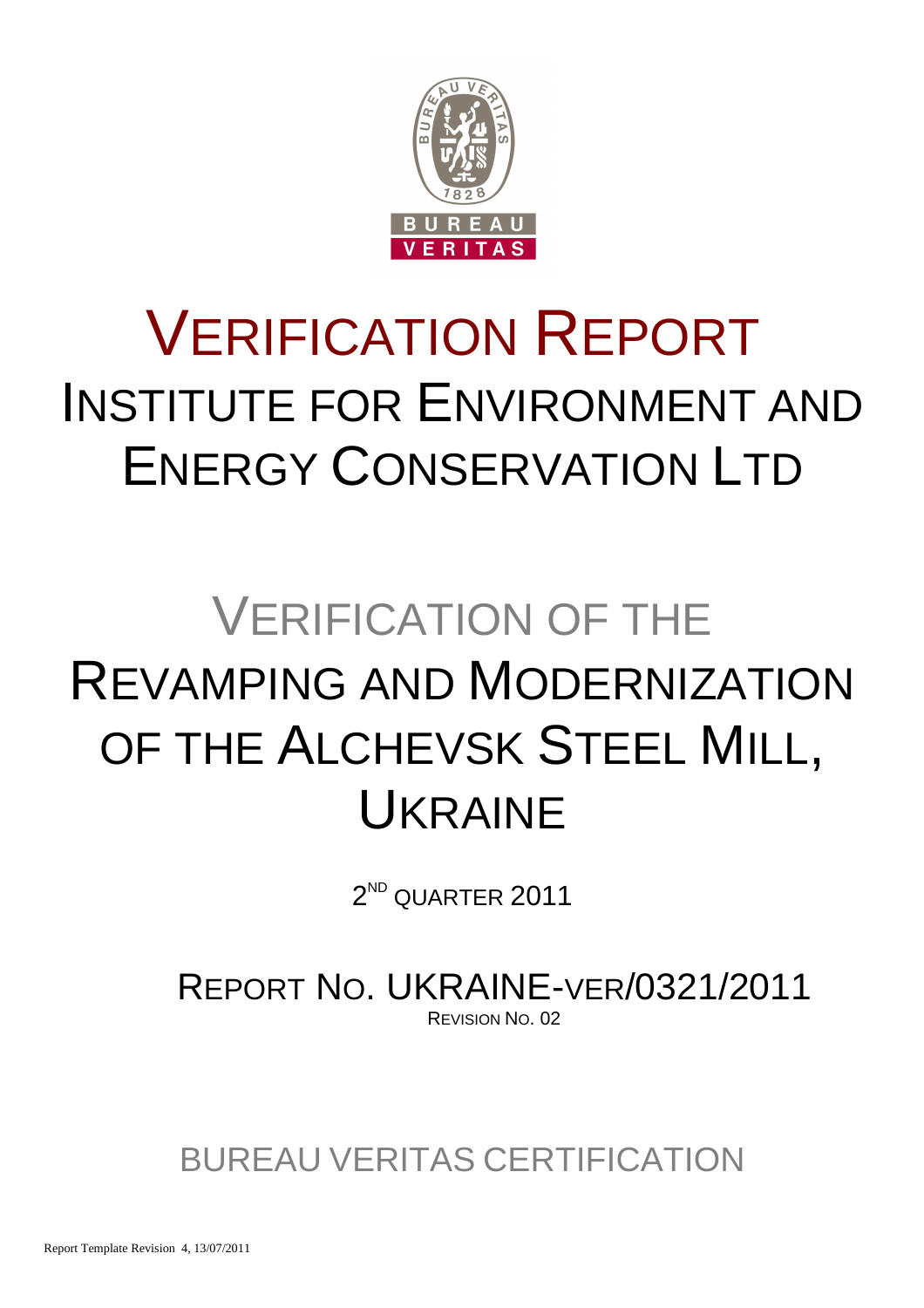

#### VERIFICATION REPORT

| Date of first issue:                                                                                                                                                                                                            | Organizational unit:                        |                                              |
|---------------------------------------------------------------------------------------------------------------------------------------------------------------------------------------------------------------------------------|---------------------------------------------|----------------------------------------------|
| 26/09/2011                                                                                                                                                                                                                      | <b>Bureau Veritas Certification Holding</b> |                                              |
|                                                                                                                                                                                                                                 | <b>SAS</b>                                  |                                              |
| Client:<br>Institute for Environment and Energy                                                                                                                                                                                 | Client ref.:<br>Vasyl Vovchak               |                                              |
| <b>Conservation Ltd</b>                                                                                                                                                                                                         |                                             |                                              |
| Summary:                                                                                                                                                                                                                        |                                             |                                              |
| Bureau Veritas Certification has made the periodic verification of the 2nd quarter of 2011 of the "Revamping                                                                                                                    |                                             |                                              |
| and modernization of the Alchevsk Steel Mill, Ukraine", Jl Registration Reference Number UA 1000022, project                                                                                                                    |                                             |                                              |
| of Institute for Environment and Energy Conservation located in Alchevsk, Lugansk region, Ukraine and                                                                                                                           |                                             |                                              |
| applying JI specific approach, on the basis of UNFCCC criteria for the JI, as well as criteria given to provide for<br>consistent project operations, monitoring and reporting. UNFCCC criteria refer to Article 6 of the Kyoto |                                             |                                              |
| Protocol, the JI rules and modalities and the subsequent decisions by the JI Supervisory Committee, as well as                                                                                                                  |                                             |                                              |
| the host country criteria.                                                                                                                                                                                                      |                                             |                                              |
| The verification scope is defined as a periodic independent review and ex post determination by the Accredited                                                                                                                  |                                             |                                              |
| Independent Entity of the monitored reductions in GHG emissions during defined verification period, and                                                                                                                         |                                             |                                              |
| consisted of the following three phases: i) desk review of the project design and the baseline and monitoring                                                                                                                   |                                             |                                              |
| plan; ii) follow-up interviews with project stakeholders; iii) resolution of outstanding issues and the issuance of                                                                                                             |                                             |                                              |
| the final verification report and opinion. The overall verification, from Contract Review to Verification Report &                                                                                                              |                                             |                                              |
| Opinion, was conducted using Bureau Veritas Certification internal procedures.                                                                                                                                                  |                                             |                                              |
| The first output of the verification process is a list of Clarification, Corrective Actions Requests, Forward                                                                                                                   |                                             |                                              |
| Actions Requests (CL, CAR and FAR), presented in Appendix A.                                                                                                                                                                    |                                             |                                              |
| In summary, Bureau Veritas Certification confirms that the project is implemented as planned and described in                                                                                                                   |                                             |                                              |
| approved project design documents. Installed equipment being essential for generating emission reduction                                                                                                                        |                                             |                                              |
| runs reliably and is calibrated appropriately. The monitoring system is in place and the project is generating                                                                                                                  |                                             |                                              |
| GHG emission reductions. The GHG emission reduction is calculated accurately and without material errors,                                                                                                                       |                                             |                                              |
| omissions, or misstatements, and the ERUs issued totalize 511 340 tons of CO2 equivalent for the monitoring                                                                                                                     |                                             |                                              |
| period 01/04/2011 - 30/06/2011.                                                                                                                                                                                                 |                                             |                                              |
| Our opinion relates to the project's GHG emissions and resulting GHG emission reductions reported and                                                                                                                           |                                             |                                              |
| related to the approved project baseline and monitoring, and its associated documents.                                                                                                                                          |                                             |                                              |
| Report No.:<br>Subject Group:                                                                                                                                                                                                   |                                             |                                              |
| UKRAINE-ver/0321/2011<br>JI                                                                                                                                                                                                     |                                             |                                              |
| Project title:                                                                                                                                                                                                                  | <b>Indexing terms</b>                       |                                              |
| "Revamping and modernization of the Alchevsk                                                                                                                                                                                    |                                             | Climate Change, Kyoto Protocol, JI, Emission |
| Steel Mill, Ukraine"                                                                                                                                                                                                            | Reductions, Verification                    |                                              |
| Work carried out by:                                                                                                                                                                                                            |                                             |                                              |
| Oleg Skoblyk - Team Leader, Lead verifier                                                                                                                                                                                       |                                             |                                              |
| Olena Manziuk - Team Member, Verifier                                                                                                                                                                                           |                                             |                                              |
|                                                                                                                                                                                                                                 |                                             |                                              |
| Work reviewed by:                                                                                                                                                                                                               |                                             |                                              |
| Ivan Sokolov - Internal Technical Reviewer                                                                                                                                                                                      | $\bowtie$                                   | No distribution without permission from the  |
|                                                                                                                                                                                                                                 |                                             | Client or responsible organizational unit    |
| Work approved by:                                                                                                                                                                                                               |                                             |                                              |
|                                                                                                                                                                                                                                 | Limited distribution                        |                                              |
| Flavio Gomes - Operational Manager                                                                                                                                                                                              |                                             |                                              |
|                                                                                                                                                                                                                                 | <b>Artification</b><br>NLO                  |                                              |
| Date of this revision:<br>Rev. No.:<br>Number of pages:<br>29/09/2011<br>02<br>34                                                                                                                                               | Unrestricted distribution                   |                                              |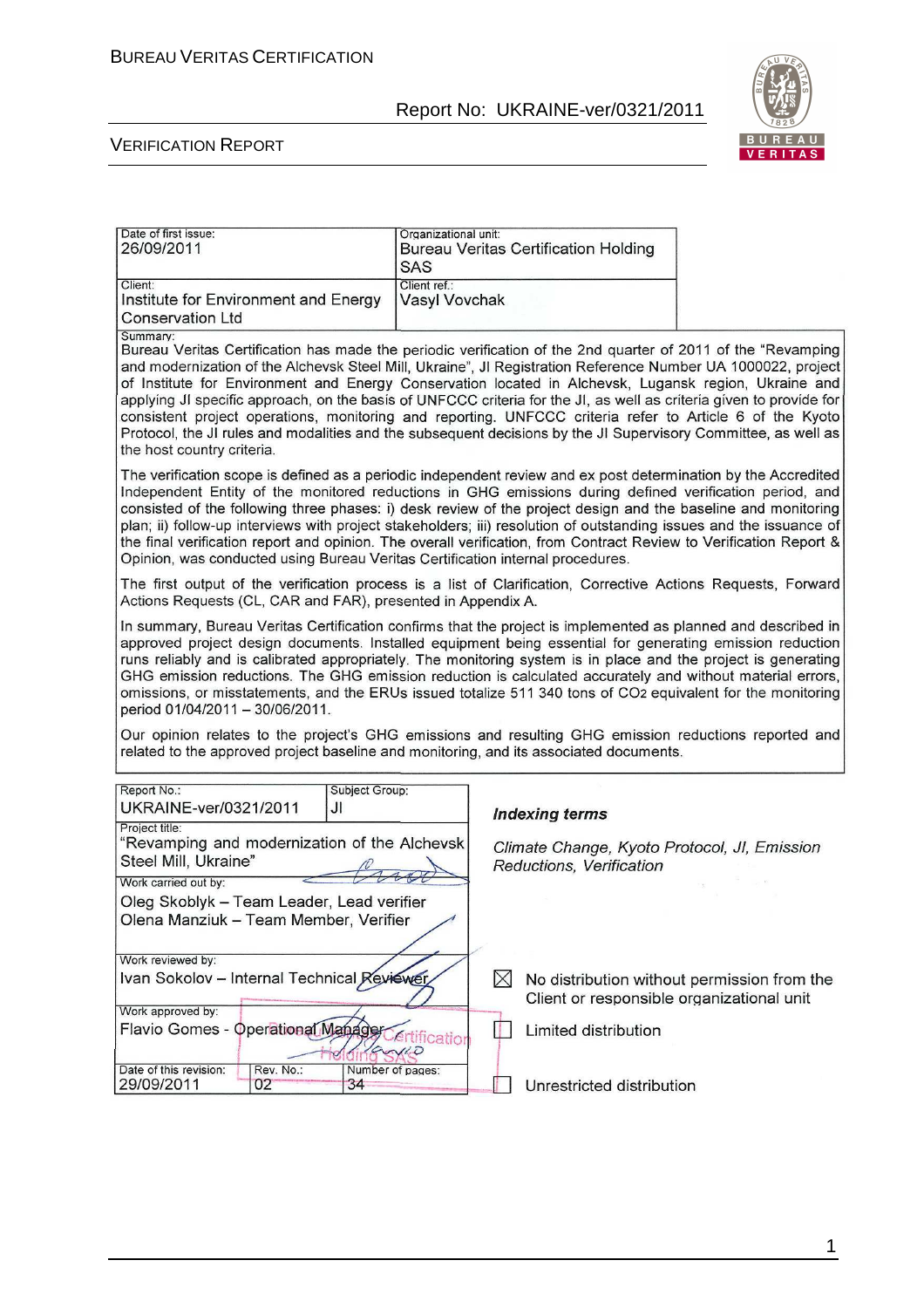

VERIFICATION REPORT

## **Table of Contents Page 2014**

| $\mathbf{1}$   |                                                                              | $\cdot$ 3      |
|----------------|------------------------------------------------------------------------------|----------------|
| 1.1            | Objective                                                                    | 3              |
| 1.2            | Scope                                                                        | 3              |
| 1.3            | <b>Verification Team</b>                                                     | 3              |
| $\overline{2}$ |                                                                              | .4             |
| 2.1            | <b>Review of Documents</b>                                                   | $\overline{4}$ |
| 2.2            | Follow-up Interviews                                                         | 5              |
| 2.3            | Resolution of Clarification, Corrective and Forward Action<br>Requests       | 5              |
| 3              |                                                                              |                |
| 3.1            | Remaining issues and FARs from previous verifications                        | 6              |
| 3.2            | Project approval by Parties involved (90-91)                                 | $\overline{7}$ |
| 3.3            | Project implementation (92-93)                                               | $\overline{7}$ |
| 3.4            | Compliance of the monitoring plan with the monitoring<br>methodology (94-98) | 8              |
| 3.5            | Revision of monitoring plan (99-100)                                         | 10             |
| 3.6            | Data management (101)                                                        | 11             |
| 3.7            | Verification regarding programmes of activities (102-110)                    | 12             |
| 4              |                                                                              |                |
| 5              |                                                                              |                |
|                | APPENDIX A: PROJECT VERIFICATION PROTOCOL                                    |                |

APPENDIX B: VERIFIER'S CVs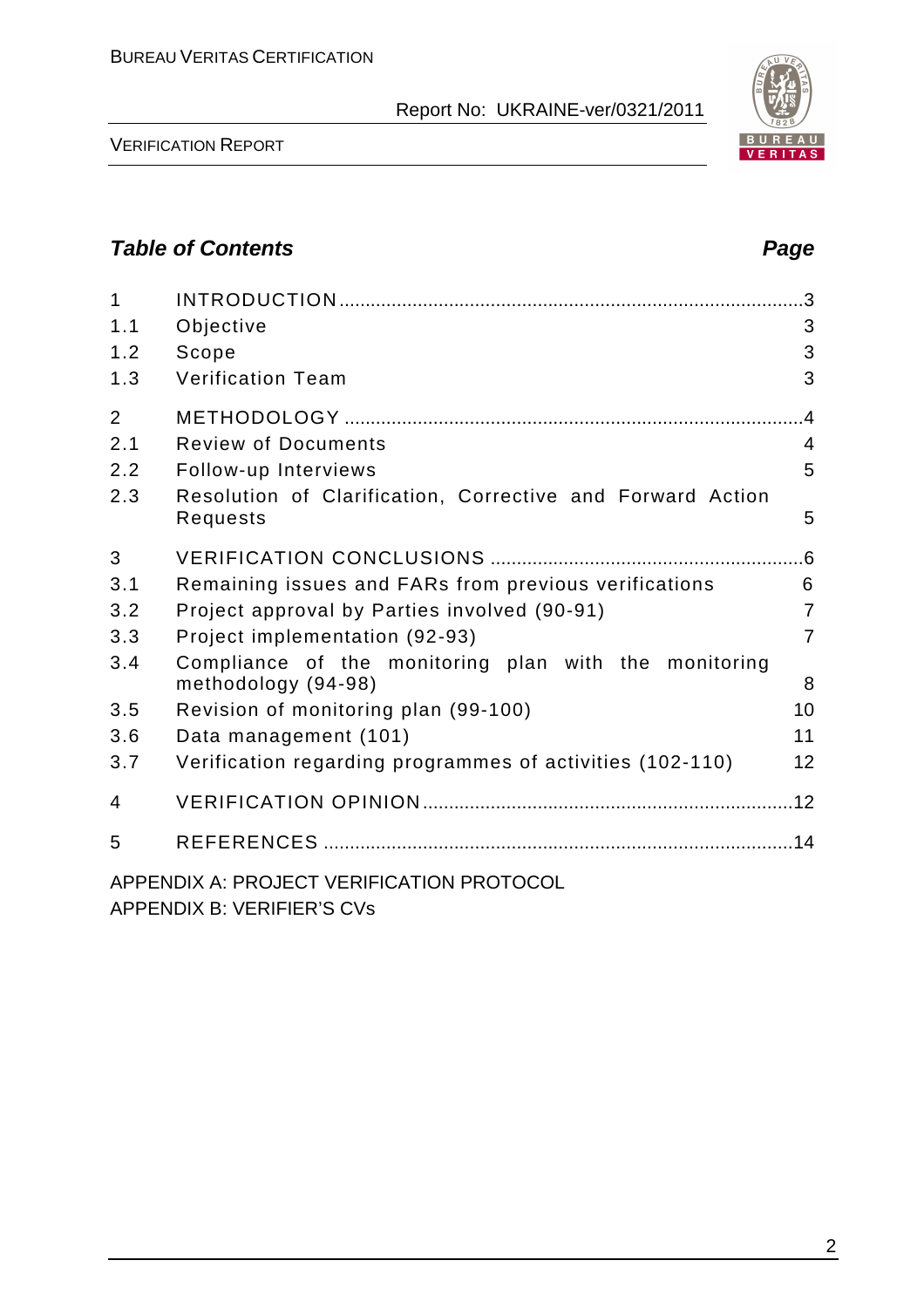

VERIFICATION REPORT

## **1 INTRODUCTION**

Institute for Environment and Energy Conservation Ltd has commissioned Bureau Veritas Certification to verify the emissions reductions of its JI project "Revamping and modernization of the Alchevsk Steel Mill, Ukraine" (hereafter called "the project") at Alchevsk, Lugansk region, Ukraine.

This report summarizes the findings of the verification of the project, performed on the basis of UNFCCC criteria, as well as criteria given to provide for consistent project operations, monitoring and reporting.

## **1.1 Objective**

Verification is the periodic independent review and ex post determination by the Accredited Independent Entity of the monitored reductions in GHG emissions during defined verification period.

The objective of verification can be divided in Initial Verification and Periodic Verification.

UNFCCC criteria refer to Article 6 of the Kyoto Protocol, the JI rules and modalities and the subsequent decisions by the JI Supervisory Committee, as well as the host country criteria.

## **1.2 Scope**

Verification scope is defined as an independent and objective review and ex post determination by the Independent Accredited Entity of the monitored reductions in GHG emissions. The verification is based on the submitted monitoring report and the determined project design document including the project's baseline study and monitoring plan and other relevant documents. The information in these documents is reviewed against Kyoto Protocol requirements, UNFCCC rules and associated interpretations.

The verification is not meant to provide any consulting towards the Client. However, stated requests for clarifications and/or corrective actions may provide input for improvement of the project monitoring towards reductions in the GHG emissions.

## **1.3 Verification Team**

The verification team consists of the following personnel: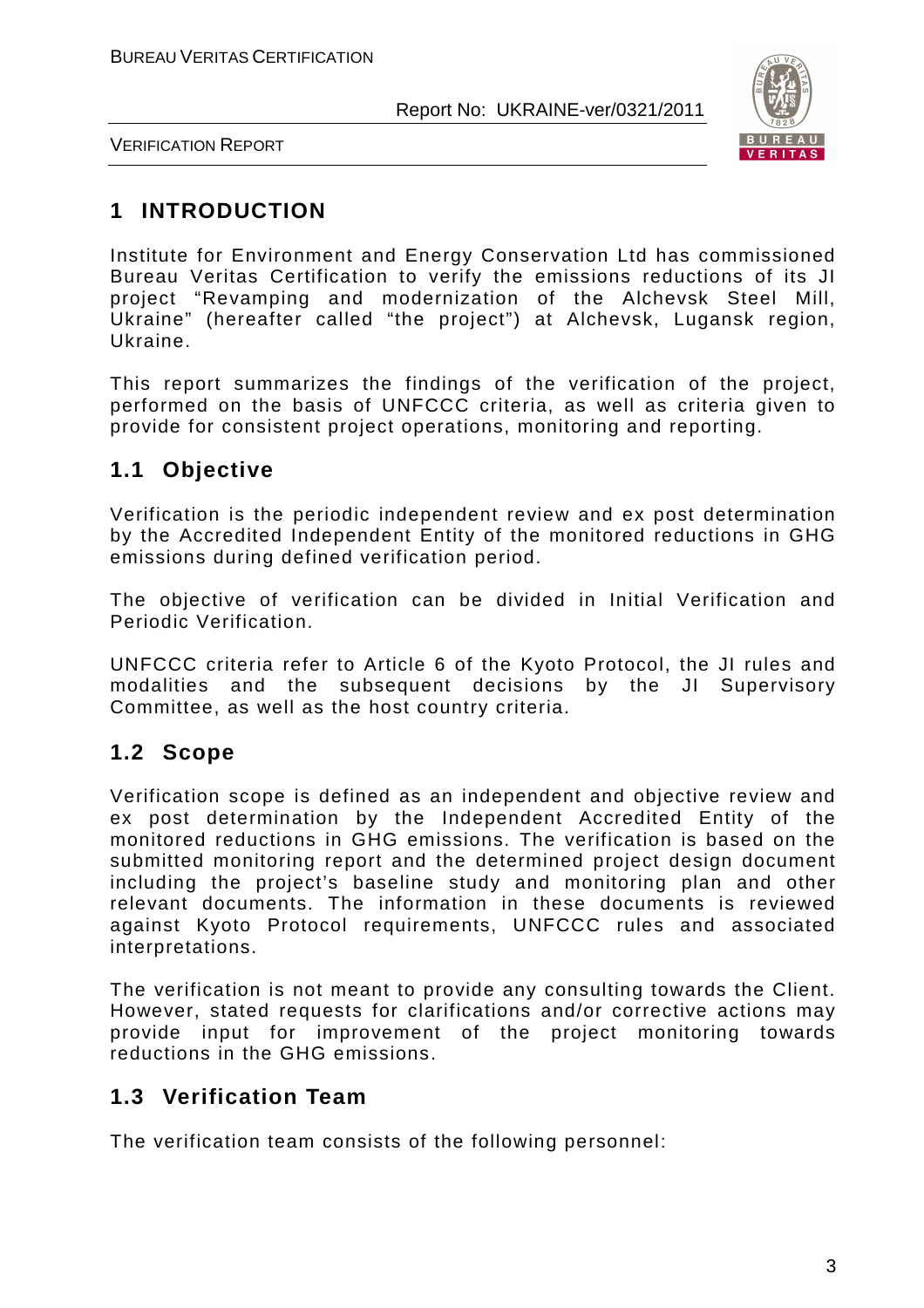

VERIFICATION REPORT

Oleg Skoblyk Bureau Veritas Certification Team Leader, Climate Change Lead Verifier

Olena Manziuk Bureau Veritas Certification Team member, Climate Change Verifier

This verification report was reviewed by:

Ivan Sokolov Bureau Veritas Certification, Internal Technical Reviewer

## **2 METHODOLOGY**

The overall verification, from Contract Review to Verification Report and Verification Opinion, was conducted using Bureau Veritas Certification internal procedures.

In order to ensure transparency, a verification protocol was customized for the project, according to the version 01 of the Joint Implementation Determination and Verification Manual, issued by the Joint Implementation Supervisory Committee at its 19 meeting on 04/12/2009. The protocol shows, in a transparent manner, criteria (requirements), means of verification and the results from verifying the identified criteria. The verification protocol serves the following purposes:

- It organizes, details and clarifies the requirements a JI project is expected to meet;
- It ensures a transparent verification process where the verifier will document how a particular requirement has been verified and the result of the verification.

The completed determination protocol is enclosed in Appendix A to this Verification Report.

## **2.1 Review of Documents**

The Monitoring Report (MR) submitted by Institute for Environment and Energy Conservation Ltd and additional background documents related to the project design and baseline, i.e. country Law, Project Design Document (PDD), and/or Guidance on criteria for baseline setting and monitoring, Host party criteria, Kyoto Protocol, Clarifications on verification requirements to be checked by an Accredited Independent Entity were reviewed.

The verification findings presented in this report relate to the Monitoring Report version 1 dated 01/08/2011, Monitoring Report version 2 dated 14/09/2011, and project as described in the determined PDD.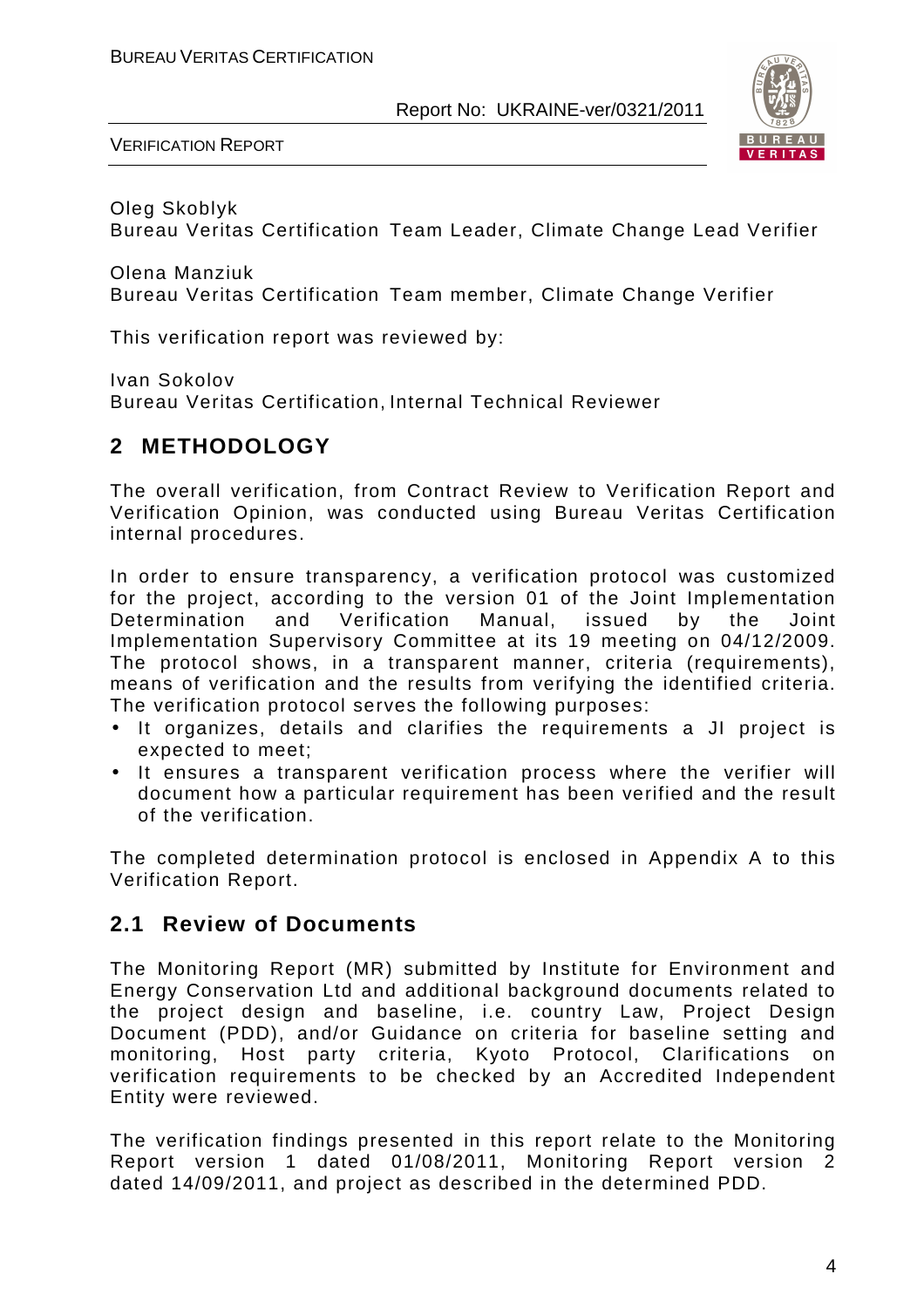

VERIFICATION REPORT

## **2.2 Follow-up Interviews**

On 17/08/2011 during site visit Bureau Veritas Certification performed interviews with project stakeholders to confirm selected information and to resolve issues identified in the document review. Representatives of Institute for Environment and Energy Conservation Ltd and PJSC "Alchevsk Iron and Steel Works" were interviewed (see documents Category 2 of section 5 References of this report). The main topics of the interviews are summarized in Table 1.

| <b>Interviewed</b><br>organization            | <b>Interview topics</b>                                          |
|-----------------------------------------------|------------------------------------------------------------------|
| PJSC "Alchevsk Iron                           | $\triangleright$ Organizational structure                        |
| and Steel Works"                              | $\triangleright$ Responsibilities and authorities                |
|                                               | $\triangleright$ Training of personnel                           |
|                                               | $\triangleright$ Quality management procedures and<br>technology |
|                                               | $\triangleright$ Implementation of equipment (records)           |
|                                               | $\triangleright$ Metering equipment control                      |
|                                               | $\triangleright$ Metering record keeping system, database        |
|                                               | $\triangleright$ Monitoring procedure                            |
| Institute for                                 | $\triangleright$ Baseline methodology                            |
| Environment and<br><b>Energy Conservation</b> | Monitoring plan<br>➤                                             |
| Ltd.                                          | Monitoring report<br>➤                                           |
|                                               | $\triangleright$ Deviations from PDD                             |
|                                               | Emission reduction calculation                                   |

#### **Table 1 Interview topics**

## **2.3 Resolution of Clarification, Corrective and Forward Action Requests**

The objective of this phase of the verification is to raise the requests for corrective actions and clarification and any other outstanding issues that needed to be clarified for Bureau Veritas Certification positive conclusion on the GHG emission reduction calculation.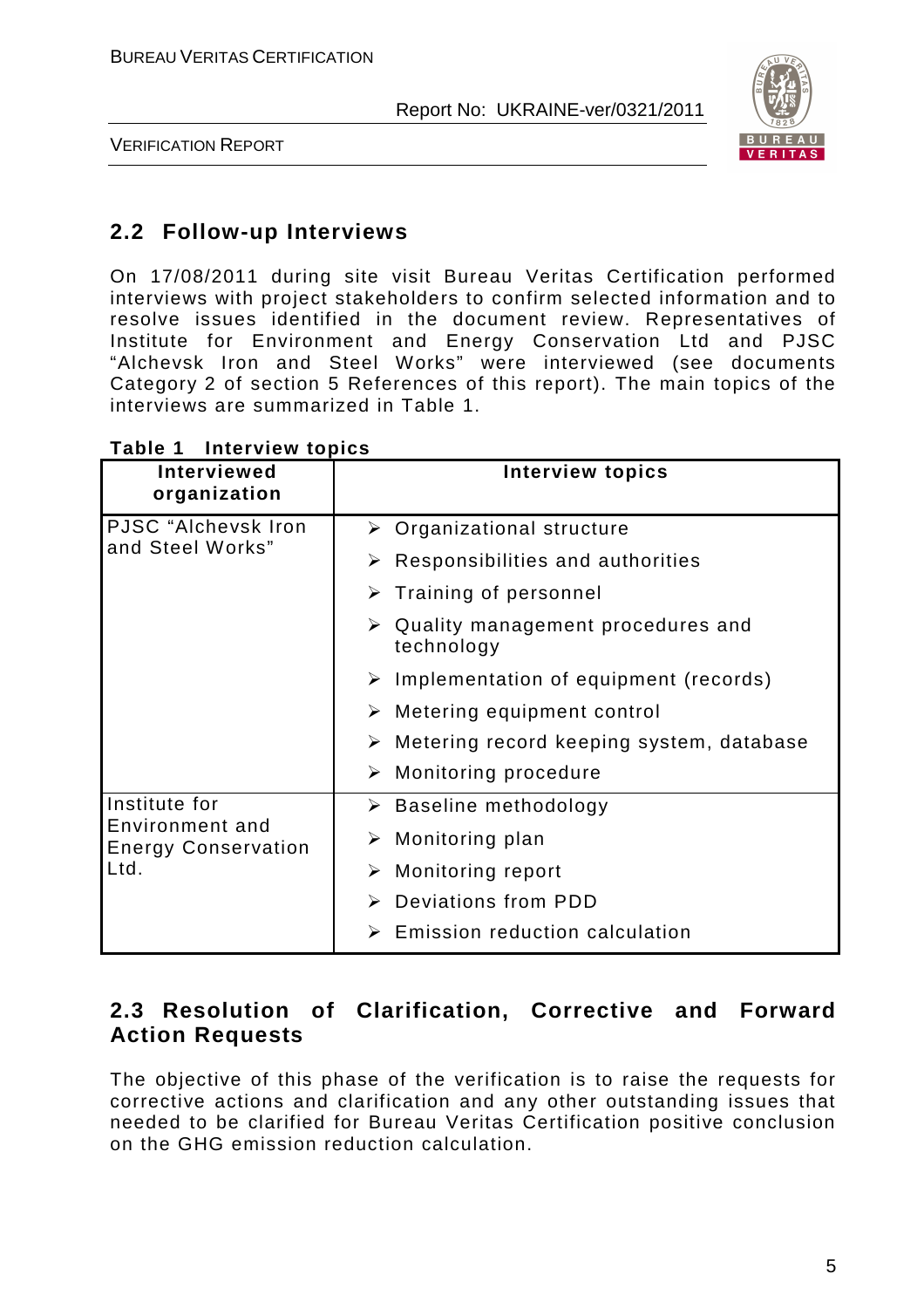

VERIFICATION REPORT

If the Verification Team, in assessing the monitoring report and supporting documents, identifies issues that need to be corrected, clarified or improved with regard to the monitoring requirements, it should raise these issues and inform the project participants of these issues in the form of:

(a) Corrective action request (CAR), requesting the project participants to correct a mistake that is not in accordance with the monitoring plan;

(b) Clarification request (CL), requesting the project participants to provide additional information for the Verification team to assess compliance with the monitoring plan;

(c) Forward action request (FAR), informing the project participants of an issue, relating to the monitoring that needs to be reviewed during the next verification period.

The Verification Team will make an objective assessment as to whether the actions taken by the project participants, if any, satisfactorily resolve the issues raised, if any, and should conclude its findings of the verification.

To guarantee the transparency of the verification process, the concerns raised are documented in more detail in the verification protocol in Appendix A.

## **3 VERIFICATION CONCLUSIONS**

In the following sections, the conclusions of the verification are stated.

The findings from the desk review of the original monitoring documents and the findings from interviews during the follow up visit are described in the Verification Protocol in Appendix A.

The Clarification Requests, Corrective Action Requests and Forward Action Requests are stated, where applicable, in the following sections and are further documented in the Verification Protocol in Appendix A. The verification of the Project resulted in three Corrective Action Request, one Clarification Requests, and one Forward Action Request.

The number between brackets at the end of each section corresponds to the DVM paragraph.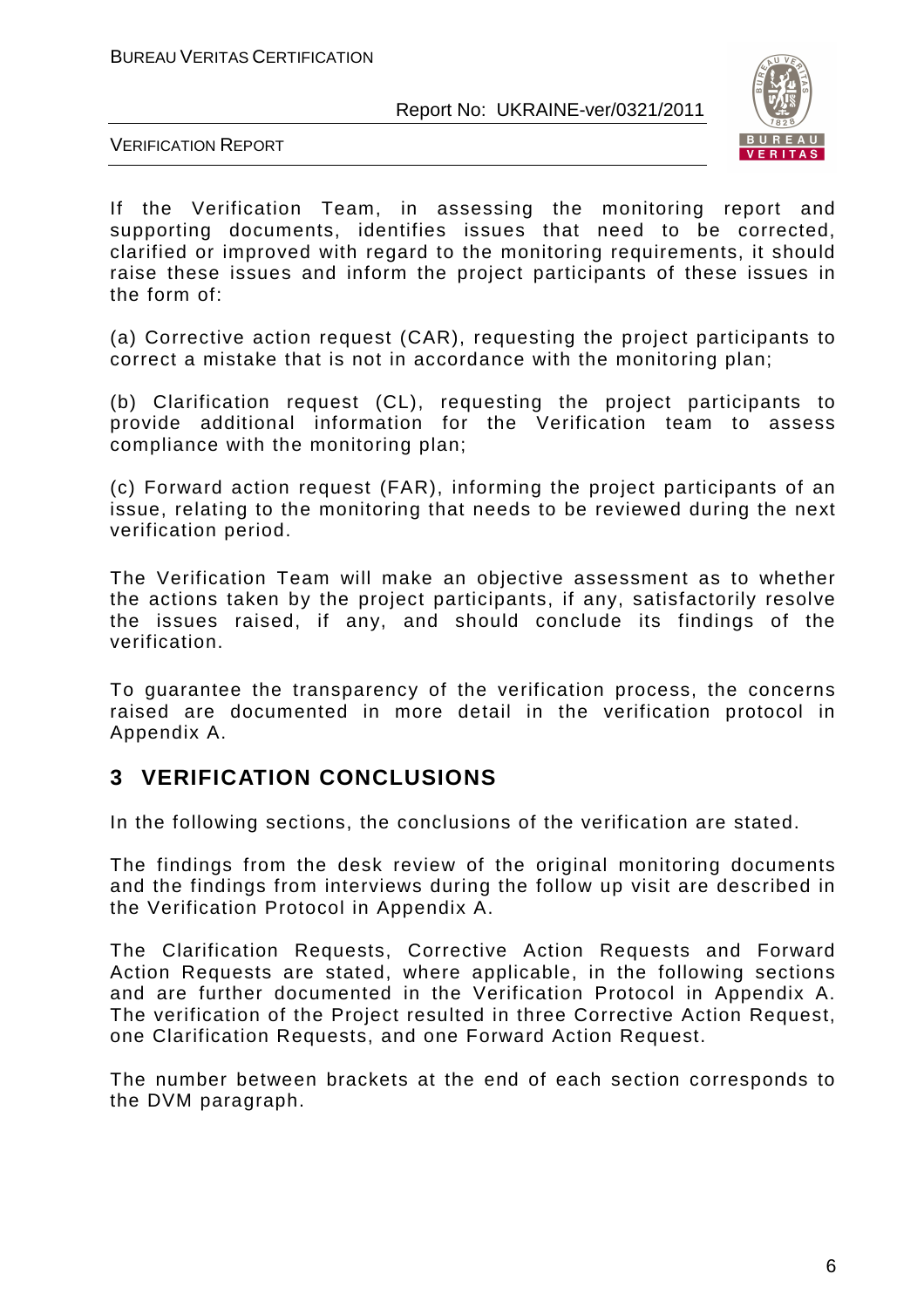

VERIFICATION REPORT

## **3.1 Remaining issues and FARs from previous verifications**

Remaining issues and FARs from previous verification are absent. Thus, this section is not applicable for current verification process.

## **3.2 Project approval by Parties involved (90-91)**

Written project approval by Ukraine and the Netherlands has been issued by the DFP of each Party when submitting the first verification report to the secretariat for publication in accordance with paragraph 38 of the JI guidelines, at the latest. Letter of Approval #540/23/7 of National Environmental Investment Agency of Ukraine was dated from 29/07/2008. Approval of Voluntary participation in a Joint Implementation project of Ministry of Economical Affairs in the Netherlands was issued under #2007JI03 dated 15 of October 2007.

The above mentioned written approval is unconditional.

## **3.3 Project implementation (92-93)**

The modernization program of Public Joint Stock Company "Alchevsk Iron and Steel Works" (PJSC "AISW"), which was started in 2004, pursues complex goals: implementation of energy efficient technologies to increase competitiveness of the plant, improvement of ecological impacts, and also expansion of market presence due to increase of manufacture capacity.

The realization of the technical revamping and modernization of the steel manufacturing process, which envisaged displacement old Open-Hearth Furnaces (OHF's) by the complex of oxygen-converter shop with two new LD Converters, was the top priority task of the project. LD Converters are joined together into one cycle with two Slab Casters, with Ladle-Furnaces (LF) and Vacuumator (VD Plant), which together displaces the Blooming Mills. From the beginning it was envisaged that the project will be implemented as Joint Implementation (JI) project under the Kyoto protocol on climate change.

Phases #1 and #2 were implemented: Slab Caster #1 was implemented in August 2005 and Slab Caster # 2 – in March 2007.

The implementation of LD Converter #2 (Phase #3) was completed in January 2008 (it had to be finished in the third quarter of 2007). Such a delay was caused by the financial, technical and customs difficulties and also by the delay of equipment supply.

LD Converter #1 was implemented in September 2008 (completion of Phase #4). However then, in about a month, the operation of LD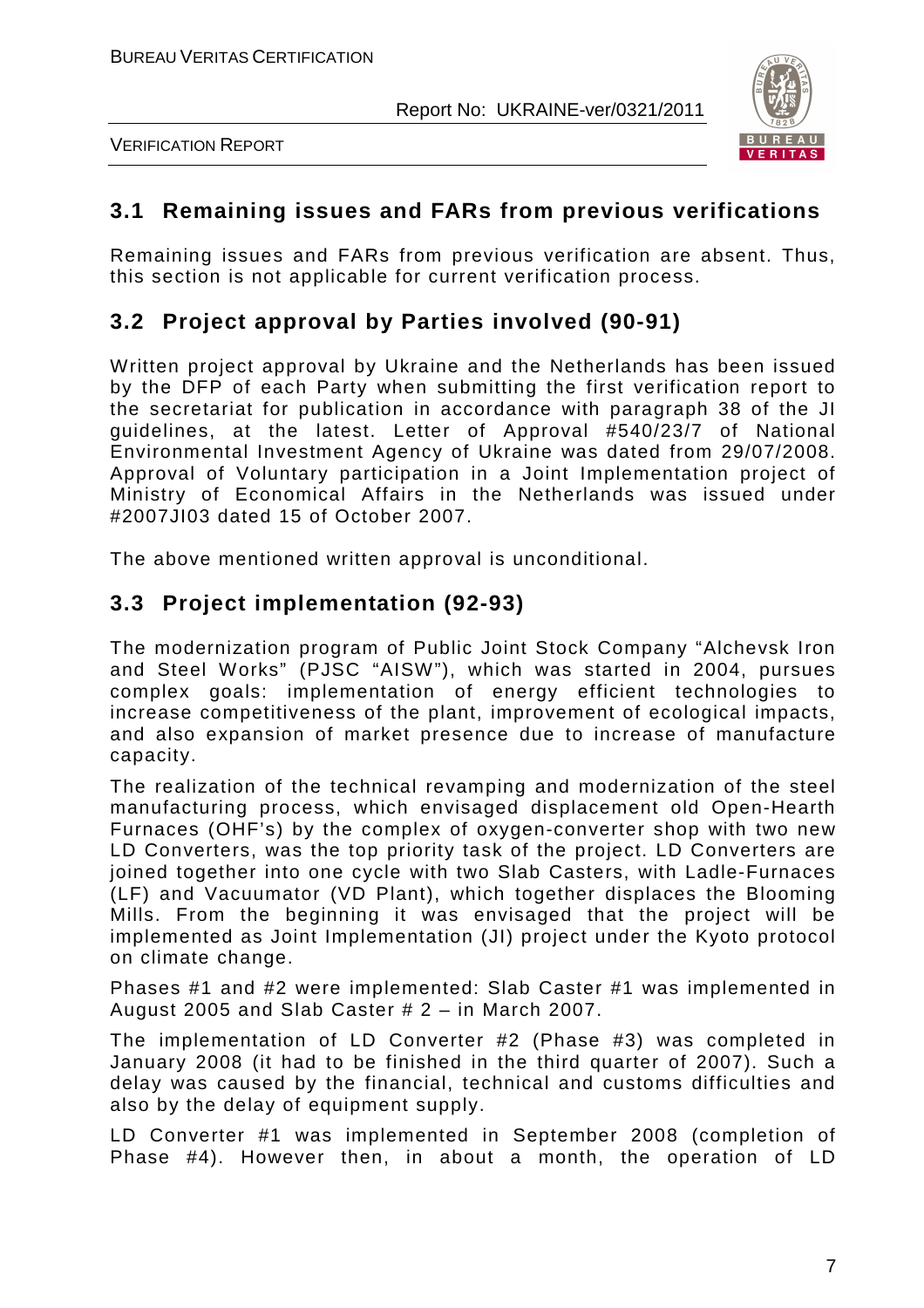

VERIFICATION REPORT

Converter #1 was suspended because of financial and economic crisis. LD Converter #1 was launched again in March 2009.

The reconstruction of Oxygen Plant #4 (Phase #5) was completed on  $30<sup>th</sup>$ of September 2005 (almost together with Slab Caster #1).

The installation of Oxygen Plant #7 (Phase #6) was completed on  $19<sup>th</sup>$  of March 2008 (according to the previous plan it should have been completed in the third quarter of 2007). The delay was caused by the same reasons (financial, technical and customs difficulties), which were mentioned for the Phase #3, because Oxygen Plant #7 supplies oxygen for LD Converter #2.

The installation of Oxygen Plant #8 (Phase #7) was completed on 10th of December 2009 (according to the previous plan it should have been completed in the third quarter of 2009). Such a delay was caused by a lack of money for balancing and commissioning of the facility, which was caused by global financial and economic crisis.

Thereby, the actual operation of the proposed project during the reporting period is operation of all basic units, mentioned in Phases of project implementation.

During reporting monitoring period the level of OHF steel and rolledformed slabs output (baseline slabs) was decreased. The main volume of slabs was manufactured at Slab Casters #1, 2. The productivity decrease in the baseline has caused the increase of constant FER consumption data (increase of specific FER per 1 ton of steel output). At the same time, the productivity increase in the project (at LD Converters and Slab Casters instead of OHF's) has caused the decrease of specific FER consumption data.

The emission reductions, examined in this monitoring report, were generated during the whole monitoring period. The monitoring was based on actual data (mentioned in the reporting documents) of output production and FER consumption in project and in baseline scenarios as it is required by the Joint Implementation Project Design Document (PDD).

The identified areas of concern as to project implementation, project participants response and BV Certification's conclusion are described in Appendix A Table 2 (refer to CAR01).

## **3.4 Compliance of the monitoring plan with the monitoring methodology (94-98)**

JI project monitoring occurred in accordance with the monitoring plan included in the PDD regarding which the determination has been deemed final.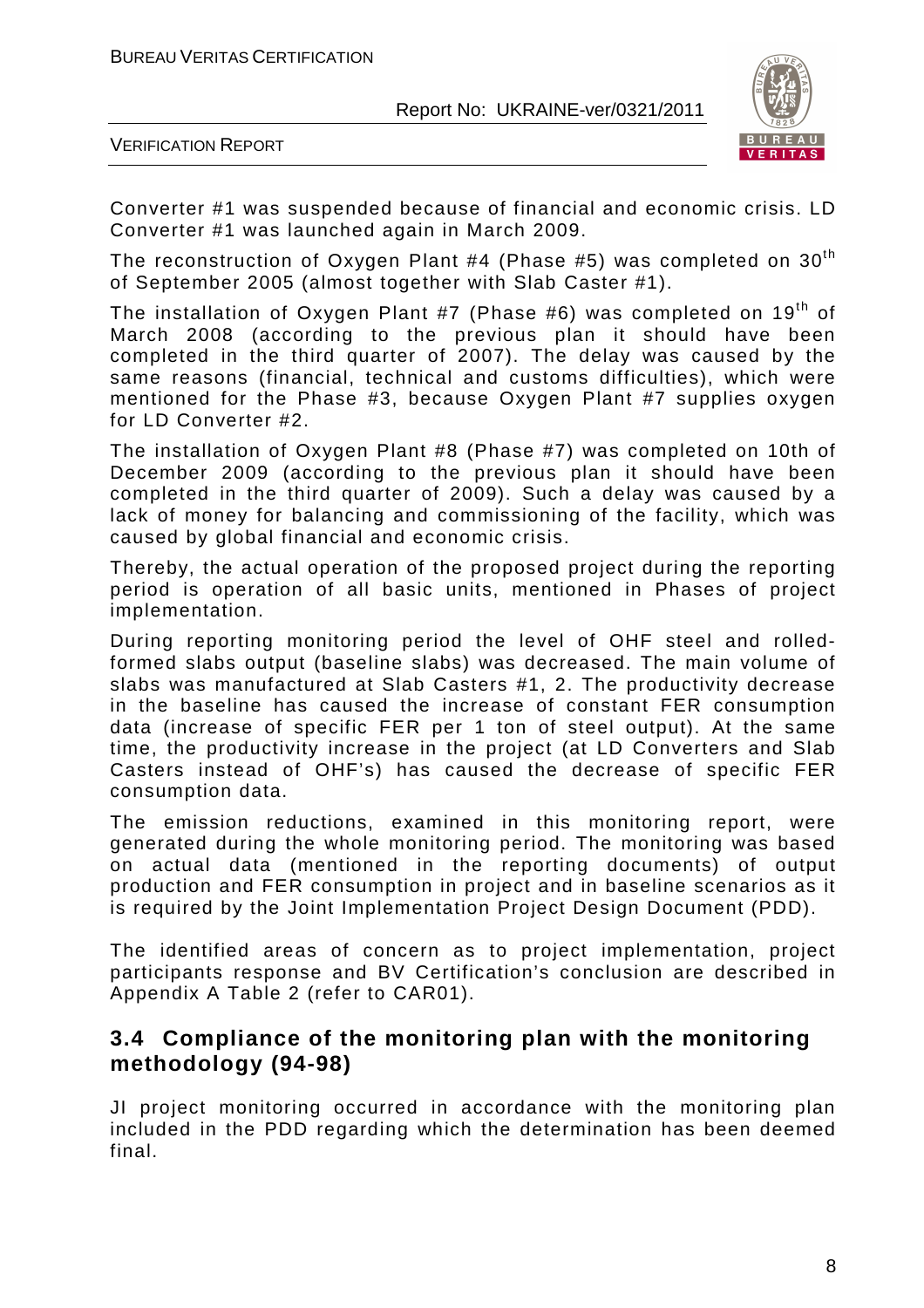

VERIFICATION REPORT

For calculating the emission reductions, key factors, such as Total Steel Output (t), Total Pig Iron Input into Steel Making Process (t), Total Pig Iron Produced (t), Quantity of each fuel (fpi) used in making Pig Iron  $(m^3)$ , Electricity Consumed in producing Pig Iron (MWh), Quantity of each fuel (fio) used in Sintering  $(m^3)$ , Electricity Consumed in Sintering (MWh), Quantity of each fuel (fspi) used in steam production in Pig Iron Production (m<sup>3</sup>), Quantity of each fuel (ffp) used in furnace process (m<sup>3</sup>), Electricity Consumed in furnace process (MWh), Quantity of each fuel (fsp) used in steam production in furnace process  $(m^3)$ , Quantity of each fuel (fca) used in compressed air production in furnace process  $(m^3)$ , Electricity Consumed in making compressed air for the furnace process in steel making (MWh), Quantity of each fuel (fop) used in oxygen production (m<sup>3</sup>), Electricity Consumed in making oxygen (MWh), etc., influencing the baseline emissions and the activity level of the project and the emissions as well as risks associated with the project were taken into account, as appropriate.

Data sources used for calculating emission reductions are clearly identified, reliable and transparent. The calculations of GHG emission reduction are based on the real data of FER consumption both for baseline and project line, according to the methodology. All productivity fluctuations and, therefore, the GHG emission reductions are determined by the market and are not under control by project owner and project developer**.** 

According to the documents, actual level of GHG emission reductions within the project, which were received during the reporting period, is higher than it was expected.

Emission factors, including default emission factors, are selected by carefully balancing accuracy and reasonableness, and appropriately justified of the choice. For instance, there is used carbon emission factor for electricity, approved by Order of the National Environmental Investment Agency of Ukraine  $#75$  on approval of specific  $CO<sub>2</sub>$  emission factors in 2011 dated 12.05.2011.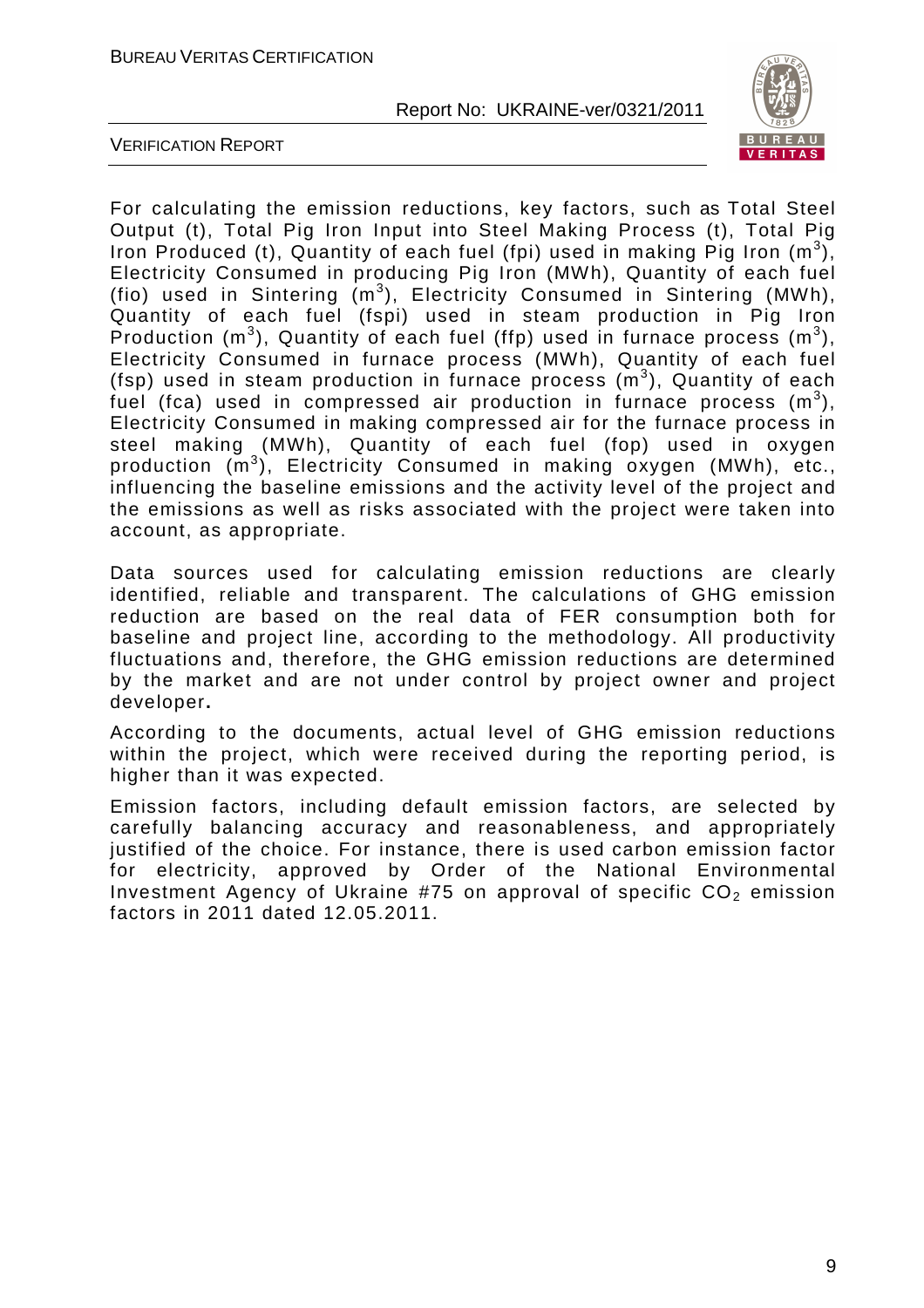

VERIFICATION REPORT

According to PDD version 4, emission reductions during second quarter of 2011 monitoring period were expected to be 234 121 t CO2 equivalent. According to Monitoring Report emission reductions achieved are 511 340 t CO2 equivalent. The difference in the emission reductions is explained as follows: the main reason is that the baseline of the project is developed based on the real steel manufacturing process as well as project line. Taking into account the implication of economy of scale and the fact that loading factor for baseline was much lower than for project line, the emission reductions were more sensitive to change of specific energy consumption per 1 t of slabs produced than actually envisaged in the PDD. (please, for more details see response on CAR01 in the verification protocol of this report).

The calculation of emission reductions is based on conservative assumptions and the most plausible scenarios in a transparent manner.

The identified areas of concern as to monitoring plan, project participants response and BV Certification's conclusion are described in Appendix A Table 2 (refer to CAR02).

## **3.5 Revision of monitoring plan (99-100)**

In the course of the monitoring period  $(01/04/2011 - 30/06/2011)$  the original monitoring plan described in the registered project design document version 4 dated 30/03/2008 was modified by the project participants. The project participants provided an appropriate justification for the proposed revisions caused by a set of reasons that described below. The changes are as follows:

1. Change/clarification of the unit of parameter of emission factor for coke oven gas

Taking into account that some insignificant misstatements were made in the approved monitoring plan of PDD, at the stage of the monitoring report development the tables of project line and baseline emissions calculations were modified with regard to measurement unit of emission factor for coke oven gas (i.e., Tonnes per 1000 Nm<sup>3</sup> was substituted by Tonnes CO<sub>2</sub> per 1000 m<sup>3</sup>). Together with this, measurement unit Nm<sup>3</sup> was substituted by  $m^3$  in order to ensure transparency of applied approach. As a result, this revision leads to more transparent calculation of project emissions as well as emission reductions.

#### 2. Components/parameters addition to the MP

Based on the fact that some amount of dolomite, coke and coal were actually consumed in different production processes under the project activity within the project line and baseline scenarios, the project developer revised the Monitoring Plan and included such parameters as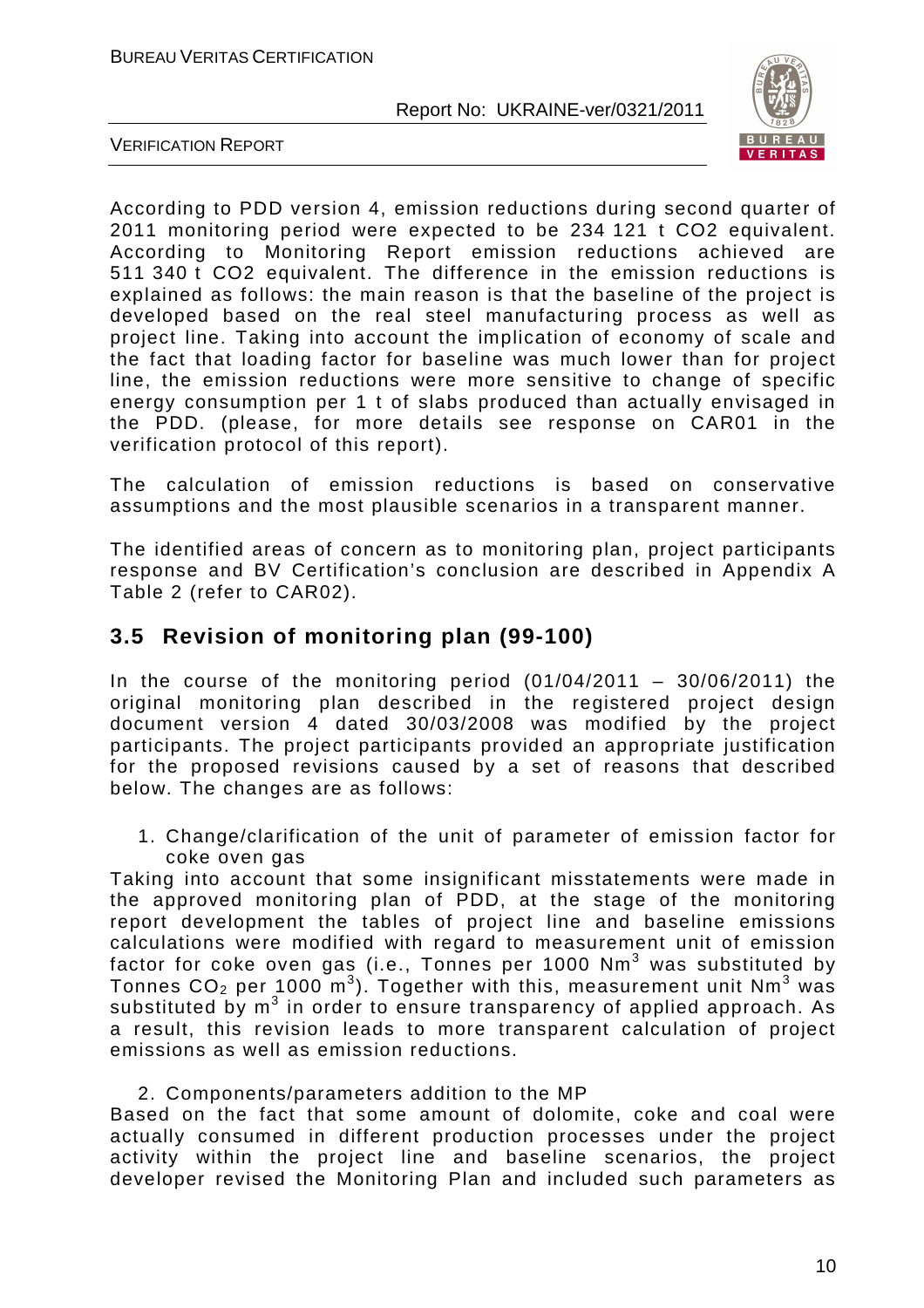

VERIFICATION REPORT

amount of dolomite, coke and coal as well as appropriate  $CO<sub>2</sub>$  emission factors from their consumption to the tables of project line and baseline emissions calculations. Thus, mentioned above parameters are monitored during the project implementation and are used for calculation of GHG emissions and emission reductions calculation. Based on provided justification BVC verification team can conclude that the revision improves accuracy of emission reduction calculation.

All revisions to the monitoring plan were made in accordance with the paragraph D of the "Guidance on criteria for baseline setting and monitoring" (version 02) to improve accuracy of the monitoring of emission reductions and applicability of information collected.

The proposed revision improves the accuracy and applicability of information collected compared to the original monitoring plan without changing conformity with the relevant rules and regulations for the establishment of monitoring plans.

Based on above mentioned, BVC verification team can conclude that the proposed revision of the monitoring plan of the project is complete, effective and reliable. All relevant emission sources are covered by the monitoring plan and the boundaries of the project are defined correctly and transparently. All parameters were monitored and determined as prescribed. The collected data are stored in electronic and paper formats. The monitoring methodologies and supporting records were sufficient to enable verification of emission reductions. As a result the verification process, no significant lacks of evidence were detected.

## **3.6 Data management (101)**

The data and their sources, provided in monitoring report, are clearly identified, reliable and transparent.

The implementation of data collection procedures is in accordance with the monitoring plan, including the quality control and quality assurance procedures. These procedures are mentioned in the section "References" of this report.

The function of the monitoring equipment, including its calibration status, is in order.

The evidence and records used for the monitoring are maintained in a traceable manner.

The data collection and management system for the project is in accordance with the monitoring plan. As a fact, the complete data is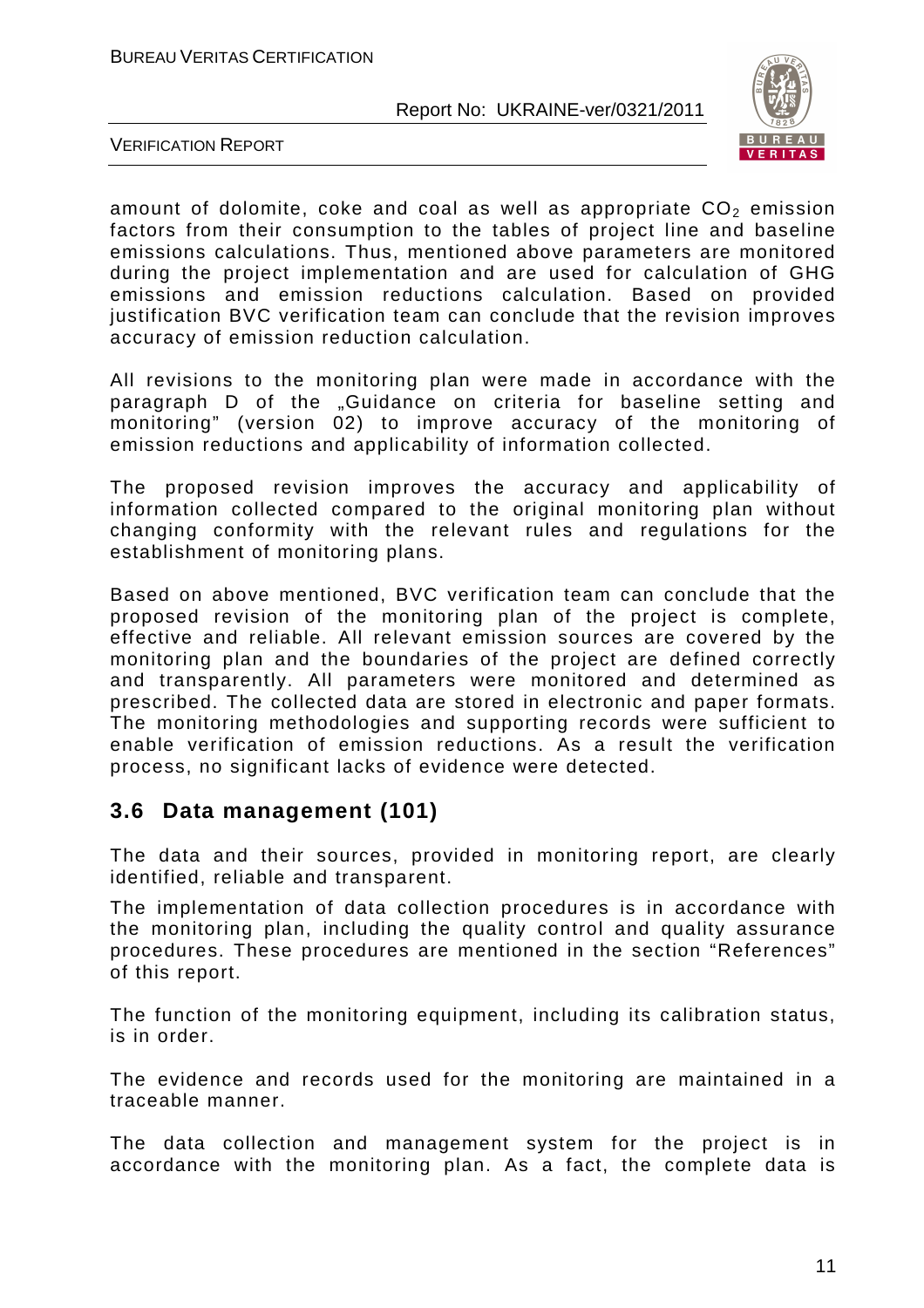

VERIFICATION REPORT

stored electronically and documented. The necessary procedures have been defined in internal procedures.

The Chief Metrological Specialist of the AISW is in charge for maintenance of the facilities and monitoring equipment as well as for their accuracy required by Regulation PP 229-Э-056-863/02-2005 of "Metrological services of the metallurgical mills" and by "Guiding Metrological Instructions". In case of defect, discovered in the monitoring equipment, the actions of the staff are determined in Guiding Metrological Instructions. The measurements are conducted constantly in automatic regime. Data are collected in the electronic AISW database and in printed documents. Also, data are systematized in the documents of the daily, monthly and annually registration. All those documents are saved in the planning-economic department.

The measurement results are being used by the Chief power-engineering specialist department, by the following services and technical staff of the Steel Mill. They are reflected in the technological instructions of production processes regime and also in the "Guiding Metrological Instructions" revised versions. The monitoring data reports and calculations are under the competence of the Chief power engineering specialist assistant in accordance to the interior orders of the Steel Mill.

The management of PJSC "AISW" has organized appropriate staff training to operate the project equipment. Thus, the trainings were conducted at the Ukrainian and foreign plants in order to operate Slab Casters and LD Converters. With the project equipment introduction the workers of PJSC "AISW" have the opportunity to update their working skills, stimulated by the permanent educational theoretical and practical courses at the Steel Plant. The documented evidences of the staff training performance were given additionally.

The identified areas of concern as to data management, project participants response and BV Certification's conclusion are described in Appendix A Table 2 (refer to CAR03, CL01, FAR01).

## **3.7 Verification regarding programmes of activities (102- 110)**

Not applicable.

## **4 VERIFICATION OPINION**

Bureau Veritas Certification has performed periodic verification of the second quarter 2011 of the project "Revamping and modernization of the Alchevsk Steel Mill, Ukraine" in Alchevsk, Lugansk region, which developed JI specific approach. The verification was performed on the basis of UNFCCC criteria and host country criteria and also on the criteria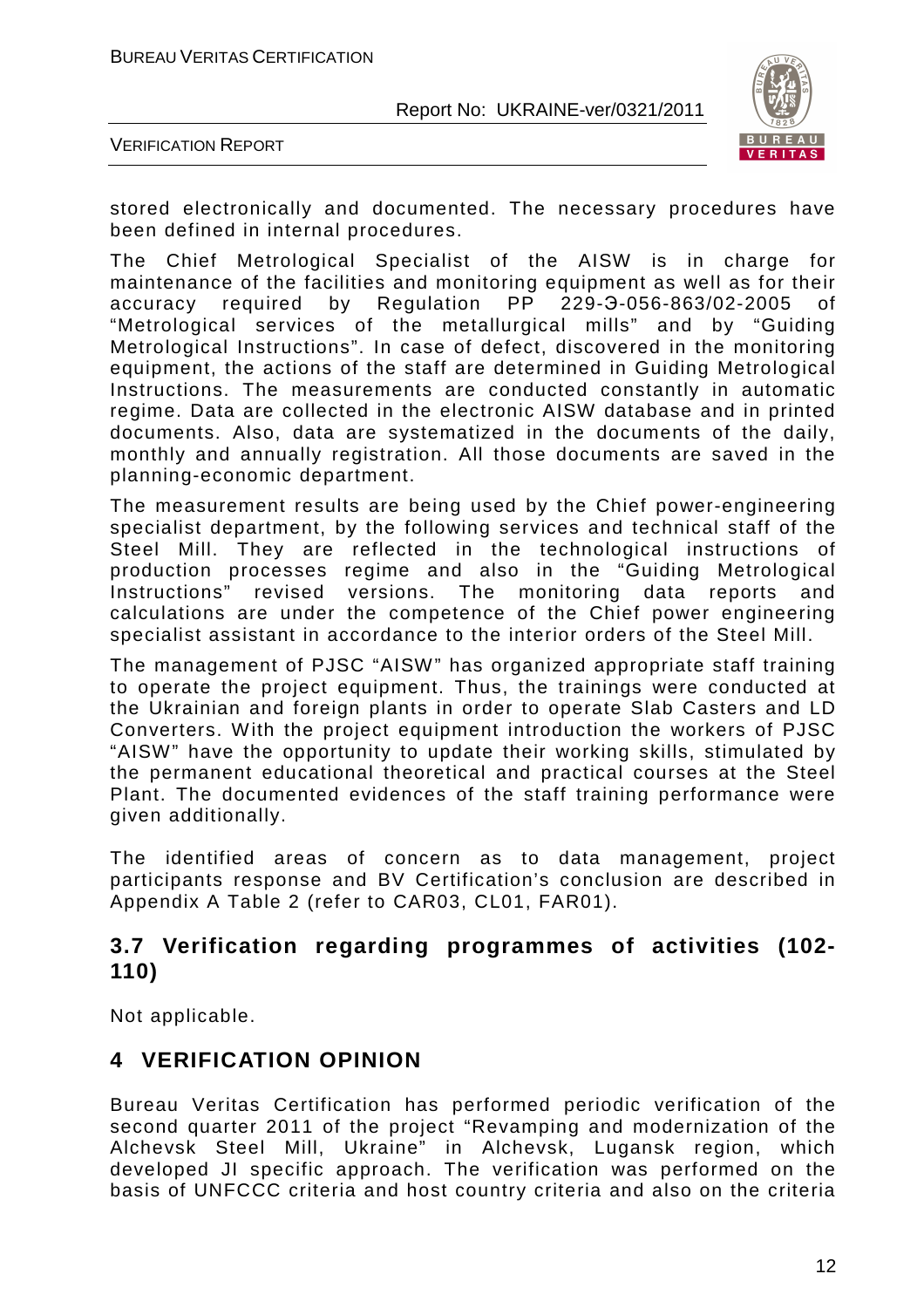

VERIFICATION REPORT

given to provide for consistent project operations, monitoring and reporting.

The verification consisted of the following three phases: i) desk review of the project design and the baseline and monitoring plan; ii) follow-up interviews with project stakeholders; iii) resolution of outstanding issues and the issuance of the final verification report and opinion.

The management of Institute for Environment and Energy Conservation Ltd is responsible for the preparation of the GHG emissions data and the reported GHG emissions reductions of the project on the basis set out within the project Monitoring and Verification Plan indicated in the final PDD version 04 dated 30/03/2008. The development and maintenance of records and reporting procedures in accordance with that plan, including the calculation and determination of GHG emission reductions from the project, is the responsibility of the management of the project.

Bureau Veritas Certification verified the Project Monitoring Report version 2 dated 14/09/2011 for the reporting period as indicated below. Bureau Veritas Certification confirms that the project is implemented as planned and described in approved project design documents. Installed equipment being essential for generating emission reduction runs reliably and is calibrated appropriately (see category 2 Documents of the section 5 in this verification report). The monitoring system is in place and the project is generating GHG emission reductions.

Bureau Veritas Certification can confirm that the GHG emission reduction is accurately calculated and is free of material errors, omissions, or misstatements. Our opinion relates to the project's GHG emissions and resulting GHG emissions reductions reported and related to the approved project baseline and monitoring, and its associated documents. Based on the information we have seen and evaluated, we confirm, with a reasonable level of assurance, the following statement:

Reporting period: From 01/04/2011 to 30/06/2011 Baseline emissions  $\overline{\phantom{a}}$  : 3 271 062 t  $CO<sub>2</sub>$  equivalent. Project emissions  $\qquad \qquad : 2\,759\,722 \ t \ CO_2$  equivalent. Emission Reductions ( $2^{nd}$  quarter 2011) : 511 340 t CO<sub>2</sub> equivalent.

Emission reductions, project emissions and baseline emissions which are stated below are rounded by monitoring report developers to the whole figure (1t) and are based on calculations which are demonstrated in excel file attached to the monitoring report.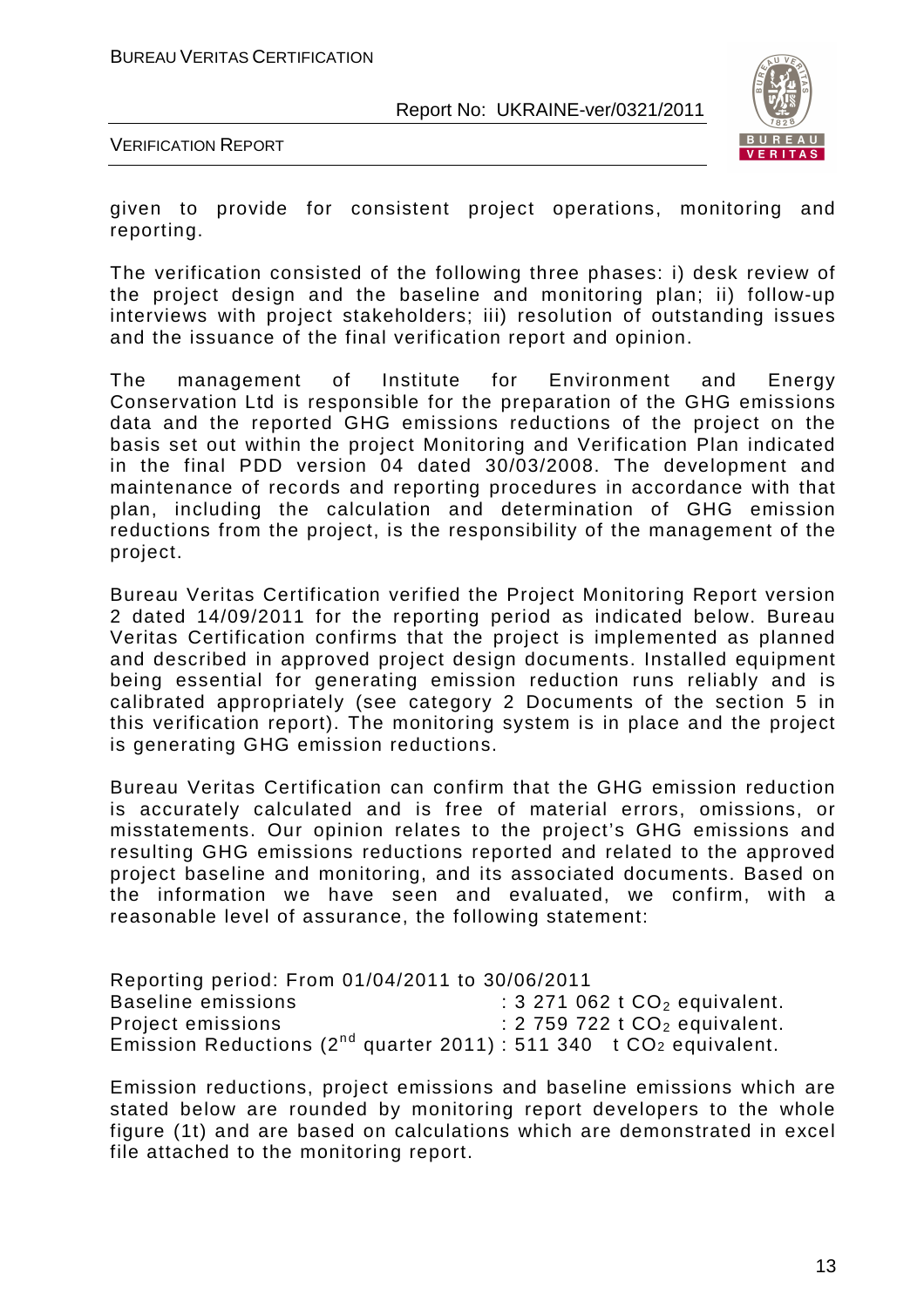

VERIFICATION REPORT

## **5 REFERENCES**

#### **Category 1 Documents:**

Documents provided by Institute for Environmental and Energy Conservation Ltd that relate directly to the GHG components of the project.

- /1/ Project Design Document of JI project "Revamping and modernization of the Alchevsk Steel Mill, Ukraine" version 04 dated 30 of March 2008
- /2/ Monitoring report for the second quarter 2011 of the JI project "Revamping and modernization of the Alchevsk Steel Mill, Ukraine", JI Registration Number UA 1000022, version 1 dated 01/08/2011
- /3/ Monitoring report for the second quarter 2011 of the JI project "Revamping and modernization of the Alchevsk Steel Mill, Ukraine", JI Registration Number UA 1000022, version 2 dated 14/09/2011
- /4/ 1st quarter of 2011 verification performed by BVCH, report No. UKRAINE-ver/0291/2011 dated 11/08/2011
- /5/ Letter of Approval of National Environmental Investment Agency of Ukraine, № 540/23/7 from 29.07.2008
- $\frac{16}{10}$  Approval of Voluntary participation in a Joint Implementation project of Ministry of Economical Affairs in Netherlands №2007JI03, dated 15 of October 2007

#### **Category 2 Documents:**

Background documents related to the design and/or methodologies employed in the design or other reference documents.

- /1/ Report of air protection for 2 quarter 2011. Form #2-tp (air)
- /2/ Passport of measurement equipment of natural gas consumption (BF#9), ser. #715344, ser. #00076. Calibration dated 06/05/2010
- /3/ Statement of measurement device sealing dated 24/06/2009
- /4/ Passport of measurement equipment of coke oven gas consumption at BF1, ser. #495684. Calibration dated 14/04/2010
- /5/ Passport of measurement equipment, ser. #300-0502. Calibration dated 22/04/2011
- /6/ Calibration schedule of measurement equipments of oxygen plant.
- /7/ Balance of coke oven gas at PJSC "AISW" for April, May, June 2011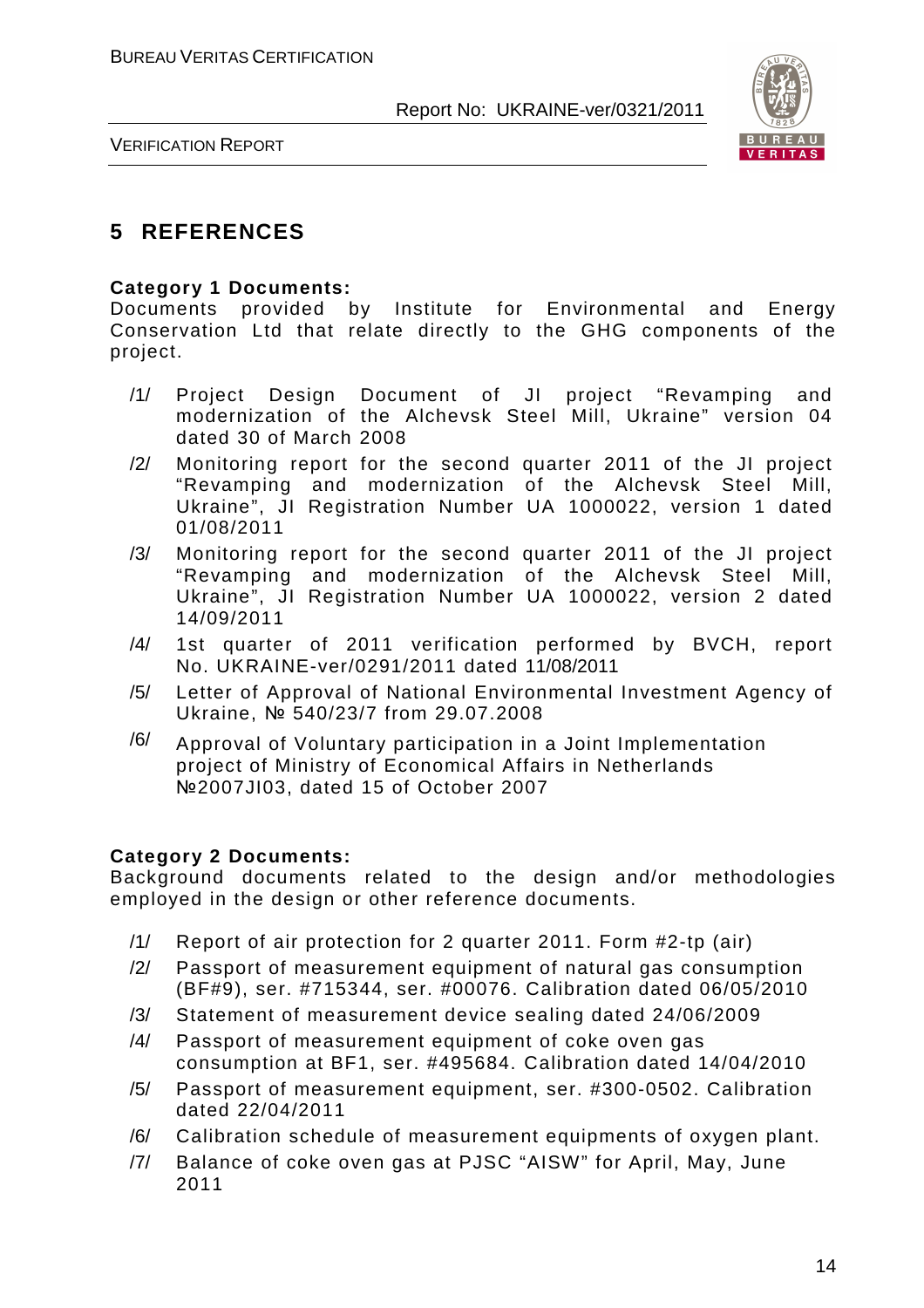

VERIFICATION REPORT

- /8/ Balance of natural gas at Alchevsk Steel Mill for April, May, June 2011
- /9/ Total data for the period 01/04/2011-30/06/2011 of Sinter plant
- /10/ Total data for the period 01/04/2011-30/06/2011 of Blast furnace plant
- /11/ Total data for the period 01/04/2011-30/06/2011 of Oxygen and converter plant
- /12/ Totalized data of natural gas consumption per day for June 2011
- /13/ Round diagrams of natural gas accounting
- /14/ Reporting form of electricity consumption to the production process
- /15/ Reporting form of actual consumption boiler and furnace fuel to production process and production work for the second quarter 2011
- /16/ Report of fuel consumption, electricity consumption and heat consumption for January-June 2011. Form #11-mtp
- /17/ Passport #034 of weighing machine Type 250В-250, ser. #1. Calibration dated 13/12/2010
- /18/ Passport of tensometric car weighing machine Type ВЭТВ-50Д, ser. #213. Calibration dated 09/12/2010. Suitability control dated 14/06/2011
- /19/ Passport of tensometric car weighing machine Type 2315ВВ-150Э/2СД, ser. #15. Calibration dated 24/09/2010. Suitability control dated 14/06/2011
- /20/ Passport of tensometric car weighing machine Type 2361ВВ-80Э/1Д, ser. #61. Calibration dated 24/09/2010. Suitability control dated 14/06/2011
- /21/ Passport of mechanic car weighing machine Type Т675 П-200, ser. #0084. Calibration dated 11/03/2011. Suitability control dated 14/06/2011
- /22/ Passport of measurement equipment of natural gas consumption at CHP, ser. #93038 (295314). Calibration dated 16/11/2010
- /23/ Passport of measurement equipment of natural gas consumption at CHP, ser. #295315 (93041). Calibration dated 07/06/2011
- /24/ Passport of measurement equipment of natural gas consumption at BF3, ser. #51458 (01522624). Calibration dated 11/02/2011
- /25/ Passport of measurement equipment of natural gas consumption at BF5, ser. #10334 (000225). Calibration dated 23/08/2010
- /26/ Passport of measurement equipment of natural gas consumption (sinter plant), ser. #52206 (09942204). Calibration dated 19/09/2010
- /27/ Passport of measurement equipment of natural gas consumption at BF4, ser. #22526 (05900228). Calibration dated 18/01/2011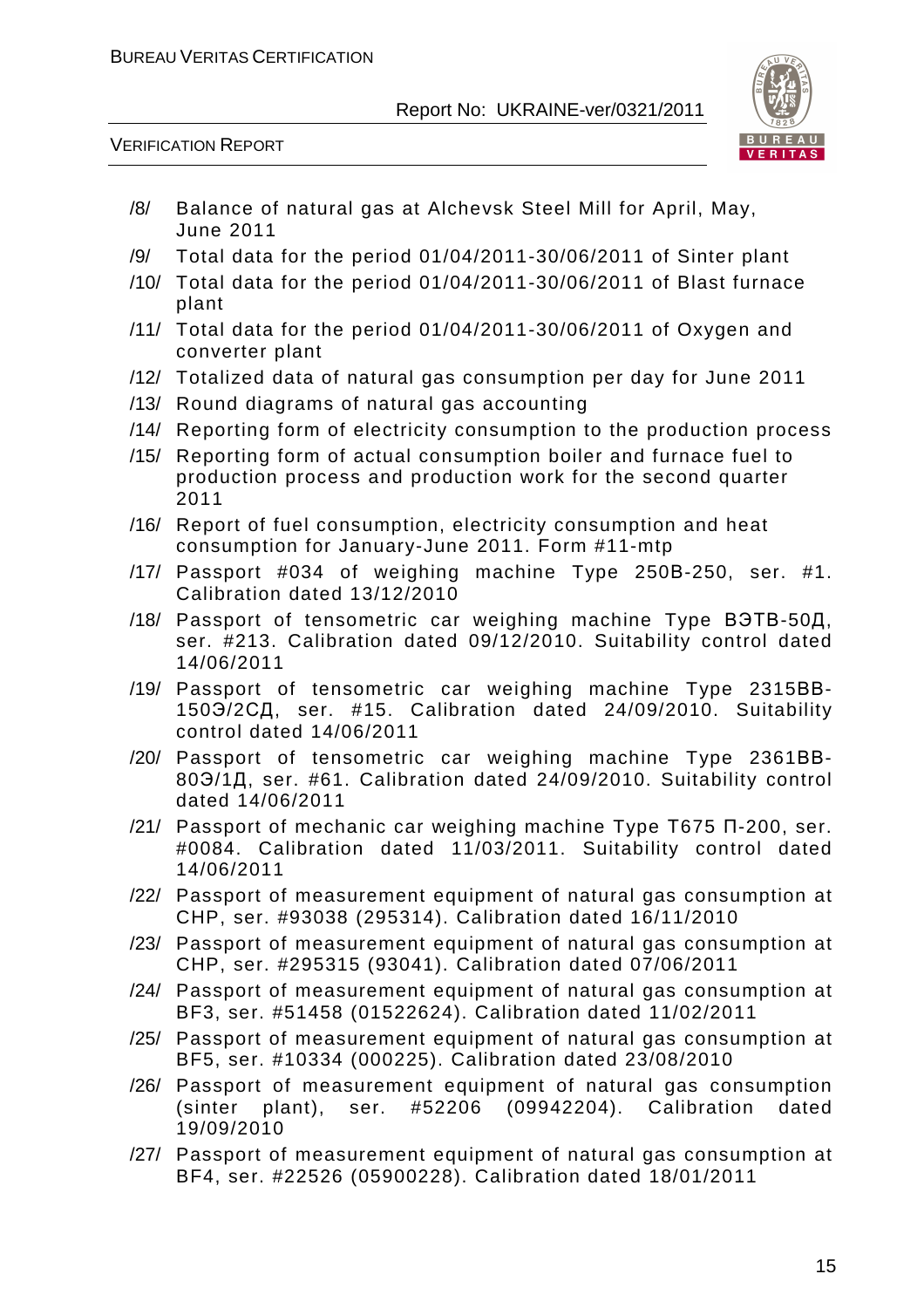

VERIFICATION REPORT

- /28/ Passport of measurement equipment of natural gas consumption for drying of ladles (BF1), ser. #02320193. Calibration dated 22/03/2011
- /29/ Explanatory note of difference of the actual emission reductions of greenhouse gases in comparison with estimated ones
- /30/ Information notes of electricity measurement equipment at PJSC "AISW"

#### **Persons interviewed:**

List persons interviewed during the verification or persons that contributed with other information that are not included in the documents listed above.

- /1/ Georgii Bremze deputy chief engineer at PJSC "AISW"
- /2/ Viacheslav Mosolov deputy chief of capital construction administration at PJSC "AISW"
- /3/ Pavlo Sydorov chief metrologist, head of control measurement equipments and apparatus shop at PJSC "AISW"
- /4/ L. Iaroshenko engineer on metrology of central weighting economy
- /5/ O. Tymoshenko deputy head of the shop of weighted economy and technologies
- /6/ V. Merzhyevska deputy chief power engineer of capital construction administration at PJSC "AISW"
- /7/ O. Stepanenko chief of training department at PJSC "AISW"
- /8/ M. Krasnonos chief of environmental protection department at PJSC "AISW"
- /9/ T. Zaporozhets metrology engineer of control measurement equipments and apparatus shop at PJSC "AISW"
- /10/ Olena Kaiutsa chief of team of electricity and technical laboratory at PJSC "AISW"
- /11/ Iuliia Linnyk lead specialist of foreign economic activity department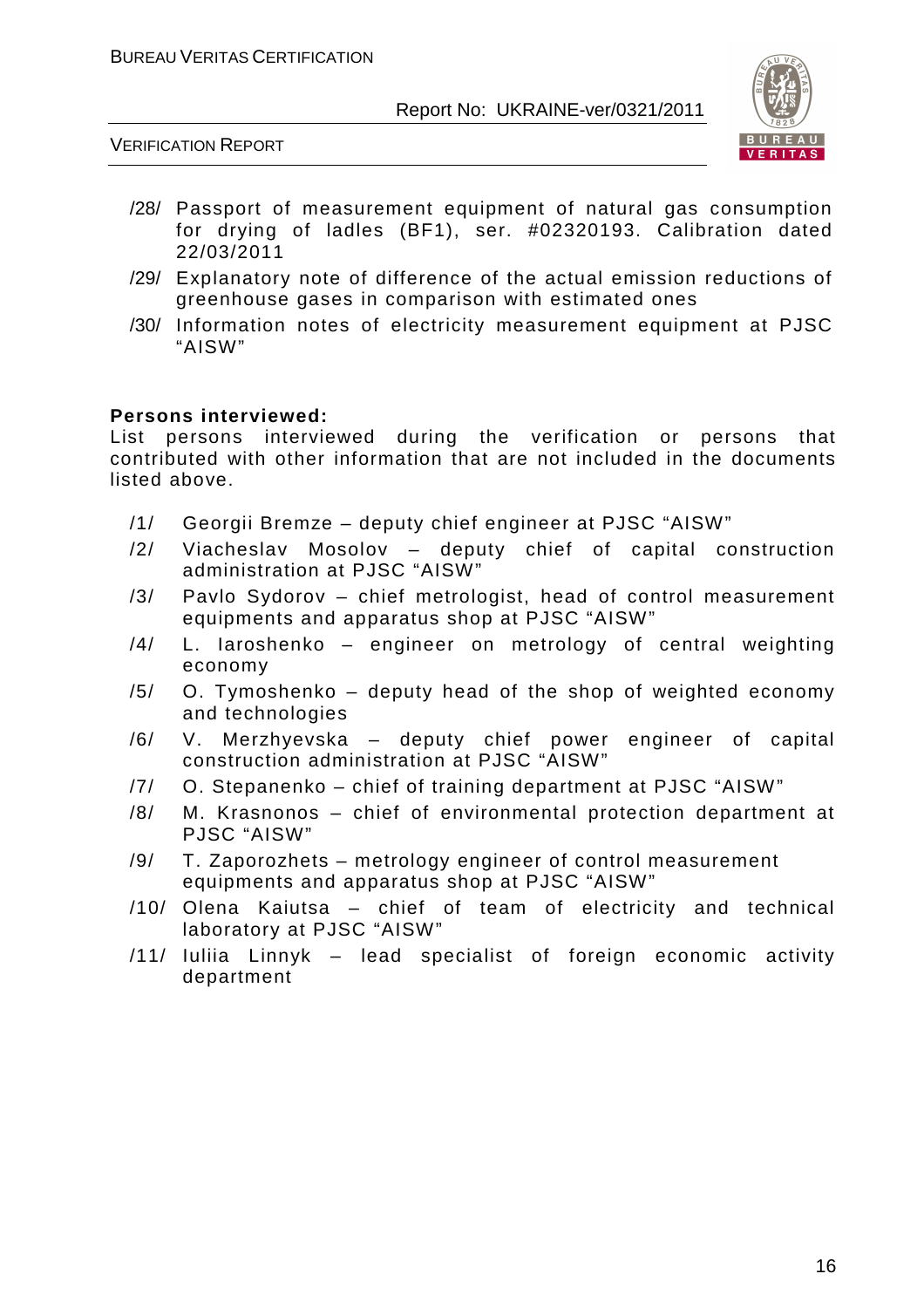

VERIFICATION REPORT

## APPENDIX A: PROJECT VERIFICATION PROTOCOL

#### **Table 1 Check list for verification, according to the JOINT IMPLEMENTATION DETERMINATION AND VERIFICATION MANUAL (Version 01)**

| <b>DVM</b> | <b>Check Item</b>                            | Initial finding                                                                  | <b>Draft</b>    | <b>Final</b>    |
|------------|----------------------------------------------|----------------------------------------------------------------------------------|-----------------|-----------------|
| Paragr     |                                              |                                                                                  | <b>Conclusi</b> | <b>Conclusi</b> |
| aph        |                                              |                                                                                  | on              | on              |
|            | <b>Project approvals by Parties involved</b> |                                                                                  |                 |                 |
| 90         | Has the DFPs of at least one                 | LoAs from both Parties involved in the                                           | OK.             | OK.             |
|            | Party involved, other than the               | project have been issued by the respective                                       |                 |                 |
|            | host Party, issued a written                 | NFPs. Ukraine is the host Party and the                                          |                 |                 |
|            | project approval when submitting             | Netherlands is other Party that issued a                                         |                 |                 |
|            | the first verification report to the         | written project approval.                                                        |                 |                 |
|            | secretariat for publication in               |                                                                                  |                 |                 |
|            | accordance with paragraph 38 of              |                                                                                  |                 |                 |
|            | the JI guidelines, at the latest?            |                                                                                  |                 |                 |
| 91         | all<br>the written project<br>Are            | The written project approvals by Parties                                         | OK.             | <b>OK</b>       |
|            | approvals by Parties involved                | involved are unconditional<br>as<br>they                                         |                 |                 |
|            | unconditional?                               | explicitly state the name of the legal entity                                    |                 |                 |
|            |                                              | involved in the JI project.                                                      |                 |                 |
|            | <b>Project implementation</b>                |                                                                                  |                 |                 |
| 92         | been<br>Has<br>the<br>project                | Implementation of the project activity is                                        | OK.             | <b>OK</b>       |
|            | implemented in accordance with               | realized according to the<br>project                                             |                 |                 |
|            | the PDD regarding which the                  | implementation schedule.                                                         |                 |                 |
|            |                                              | determination has been deemed There are no deviations or revisions to the        |                 |                 |
|            | final and is so listed on the                | determined PDD.                                                                  |                 |                 |
|            | UNFCCC JI website?                           |                                                                                  |                 |                 |
| 93         |                                              | What is the status of operation of $\vert$ According to the PDD, there are seven |                 |                 |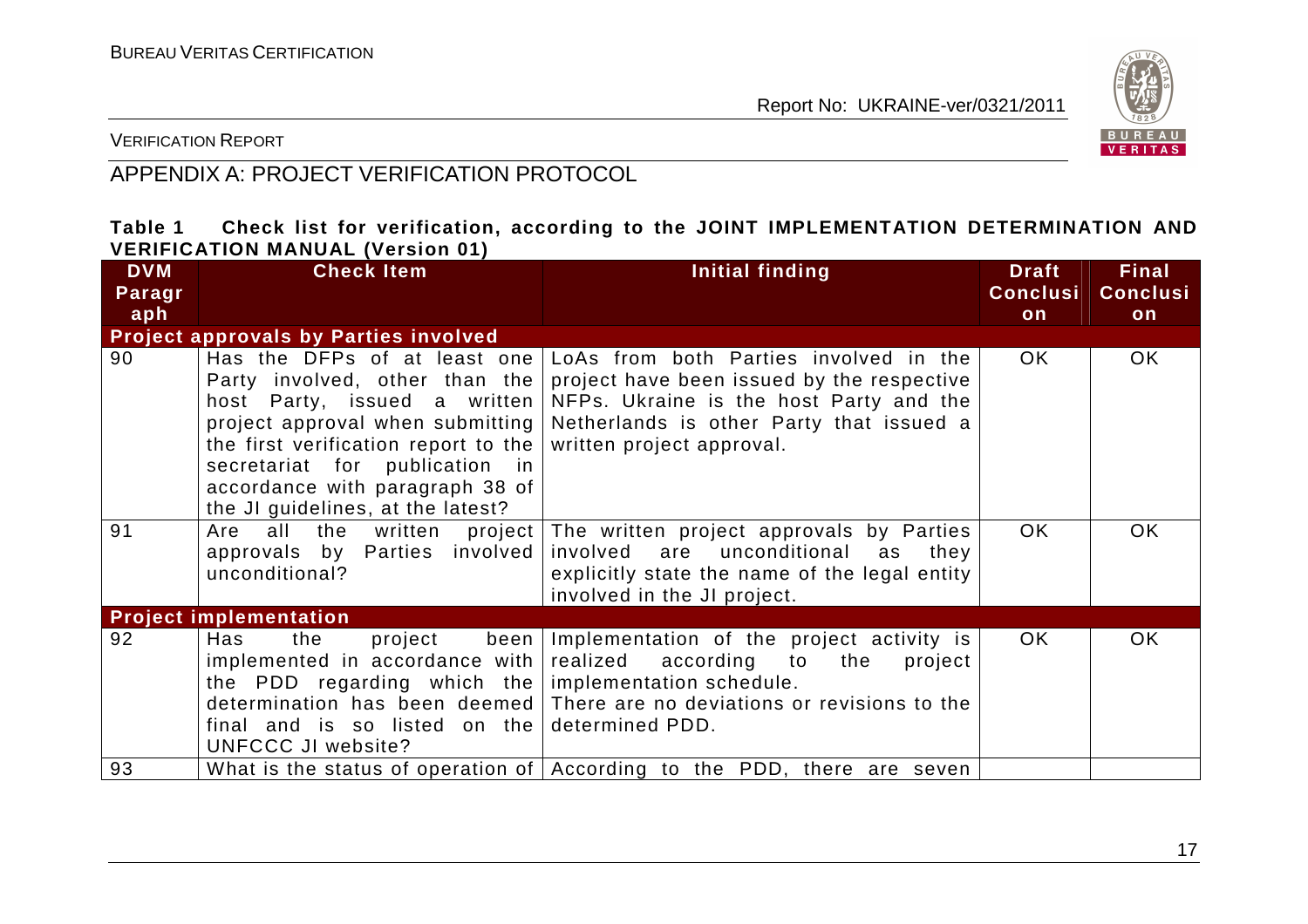

## VERIFICATION REPORT

| <b>DVM</b><br>Paragr | <b>Check Item</b>                            | Initial finding                                                                                                                                                                                                                                                                                                                                                                                                                                                                                                                                                                                                                                                                                                                                                                                                                                                                                                                                                                    | <b>Draft</b><br><b>Conclusi</b> | <b>Final</b><br><b>Conclusi</b> |
|----------------------|----------------------------------------------|------------------------------------------------------------------------------------------------------------------------------------------------------------------------------------------------------------------------------------------------------------------------------------------------------------------------------------------------------------------------------------------------------------------------------------------------------------------------------------------------------------------------------------------------------------------------------------------------------------------------------------------------------------------------------------------------------------------------------------------------------------------------------------------------------------------------------------------------------------------------------------------------------------------------------------------------------------------------------------|---------------------------------|---------------------------------|
| aph                  |                                              |                                                                                                                                                                                                                                                                                                                                                                                                                                                                                                                                                                                                                                                                                                                                                                                                                                                                                                                                                                                    | on                              | on                              |
|                      | the project during the monitoring<br>period? | phases for implementation in the JI<br>project.<br>Monitoring report indicated the current<br>status<br>of the project<br>activity<br>Based<br>implementation.<br>indicated<br>on<br>materials, there is known that all basic<br>units were operational in the reporting<br>period.<br>The value of emission reduction achieved<br>for the second quarter 2011 makes<br>511 340 t CO2 equivalent and that one<br>estimated in $PDD - 234121$ t $CO2$<br>equivalent.<br>According to the situation provided in the<br>monitoring report, the implication of<br>economy of scale and the fact that loading<br>factor for baseline was much lower than<br>for projectline, the emission reductions<br>were more sensitive to change of specific<br>energy consumption per 1 t of slabs<br>produced than actually envisaged in the<br>PDD. However, this influence was beyond<br>of control of the project participants and<br>fully depended on market situation and<br>requirements. |                                 |                                 |
|                      |                                              | Corrective Action Request 01 (CAR01).                                                                                                                                                                                                                                                                                                                                                                                                                                                                                                                                                                                                                                                                                                                                                                                                                                                                                                                                              | CAR01                           | <b>OK</b>                       |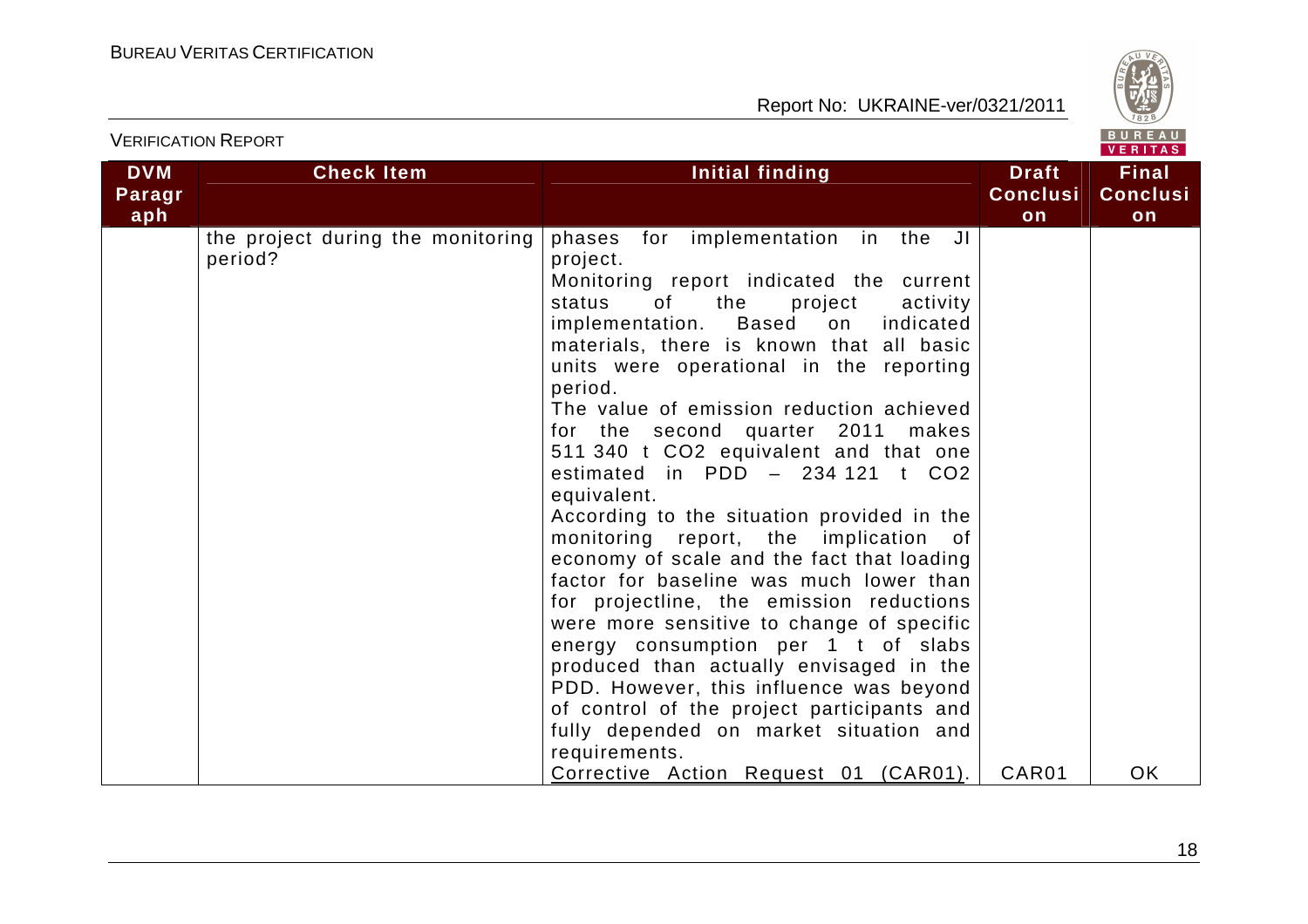

|                             | <b>VERIFICATION REPORT</b>                                                                                                                                                                                                                                                                                                                                                             |                                                                                                                                                                                                                                                                                                                                                                                                                                                                                            | <b>BUREAU</b><br>VERITAS              |                                       |
|-----------------------------|----------------------------------------------------------------------------------------------------------------------------------------------------------------------------------------------------------------------------------------------------------------------------------------------------------------------------------------------------------------------------------------|--------------------------------------------------------------------------------------------------------------------------------------------------------------------------------------------------------------------------------------------------------------------------------------------------------------------------------------------------------------------------------------------------------------------------------------------------------------------------------------------|---------------------------------------|---------------------------------------|
| <b>DVM</b><br>Paragr<br>aph | <b>Check Item</b>                                                                                                                                                                                                                                                                                                                                                                      | <b>Initial finding</b>                                                                                                                                                                                                                                                                                                                                                                                                                                                                     | <b>Draft</b><br><b>Conclusi</b><br>on | <b>Final</b><br><b>Conclusi</b><br>on |
|                             |                                                                                                                                                                                                                                                                                                                                                                                        | Please, provide detailed description of the<br>reason why there is difference between<br>the value of emission reduction stated in<br>Monitoring report and<br>emission<br>the.<br>reduction estimated in the registered PDD;<br>and give references to the documented<br>evidences that justify the reason.                                                                                                                                                                               |                                       |                                       |
|                             | <b>Compliance with monitoring plan</b>                                                                                                                                                                                                                                                                                                                                                 |                                                                                                                                                                                                                                                                                                                                                                                                                                                                                            |                                       |                                       |
| 94                          | Did the monitoring occur in<br>accordance with the monitoring<br><b>PDD</b><br>plan included<br>in the<br>regarding<br>which<br>the<br>determination has been deemed<br>final and is so listed on the<br><b>UNFCCC JI website?</b>                                                                                                                                                     | The monitoring process at PJSC "AISW" is<br>carried<br>out in accordance<br>with<br>the<br>monitoring plan included in the registered<br>PDD version 04 dated 30/03/2008.<br>Data used for calculation of emissions<br>reduction are based on information that is<br>confirmed by PJSC "AISW" documents.                                                                                                                                                                                   | OK.                                   | <b>OK</b>                             |
| 95(a)                       | emission<br>For calculating the<br>reductions or enhancements of<br>net removals, were key factors,<br>e.g. those listed in 23 (b) $(i)$ - $(vii)$<br>above, influencing the baseline<br>emissions or net removals and<br>the activity level of the project<br>and the emissions or removals as<br>well as risks associated with the<br>project taken into account, as<br>appropriate? | According to the monitoring report, there<br>is taken into account key factors (such as<br>emission factor of the fuel, emission factor<br>electricity<br>consumption,<br>default<br>for<br>emission factors etc.), production level,<br>amount of the fuel consumption, market<br>situation and other risks associated with<br>the implementation of the project activity<br>that can influence to the baseline and<br>project emission, and emission reduction<br>due to the JI project. | <b>OK</b>                             | <b>OK</b>                             |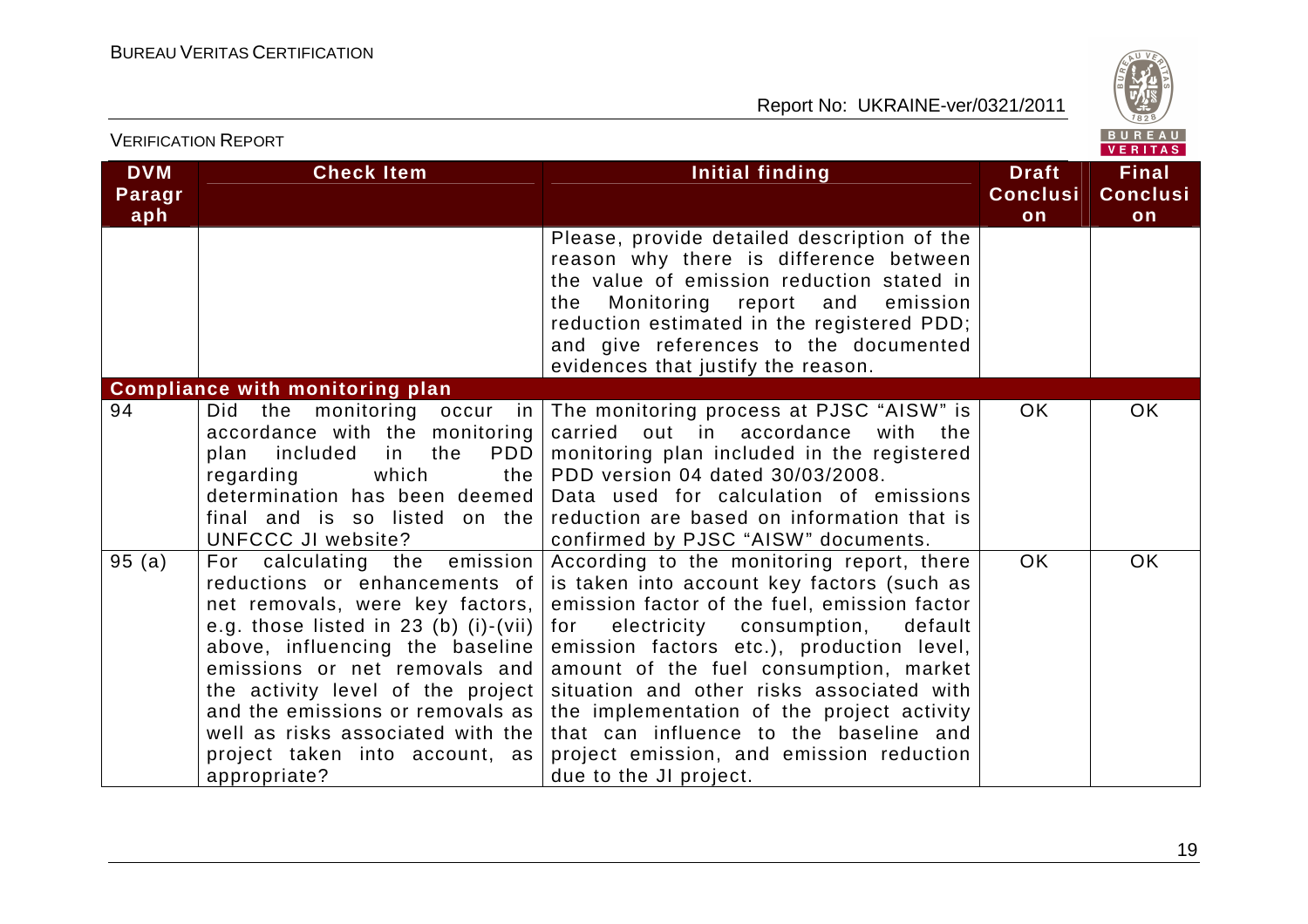

| <b>VERIFICATION REPORT</b>  |                                                                                                                                                                                                                                                            |                                                                                                                                                                                                                                                                                                                                                                                                                                                                                                                                                          | BUREAU<br><b>VERITAS</b>              |                                       |
|-----------------------------|------------------------------------------------------------------------------------------------------------------------------------------------------------------------------------------------------------------------------------------------------------|----------------------------------------------------------------------------------------------------------------------------------------------------------------------------------------------------------------------------------------------------------------------------------------------------------------------------------------------------------------------------------------------------------------------------------------------------------------------------------------------------------------------------------------------------------|---------------------------------------|---------------------------------------|
| <b>DVM</b><br>Paragr<br>aph | <b>Check Item</b>                                                                                                                                                                                                                                          | Initial finding                                                                                                                                                                                                                                                                                                                                                                                                                                                                                                                                          | <b>Draft</b><br><b>Conclusi</b><br>on | <b>Final</b><br><b>Conclusi</b><br>on |
| 95(b)                       | data<br>used<br>for I<br>Are<br>sources<br>calculating emission reductions<br>or enhancements of net removals<br>clearly identified, reliable and<br>transparent?                                                                                          | Data sources used for calculating emission<br>reductions are clearly identified, reliable<br>and transparent. On site<br>responsible<br>data<br>register<br>from<br>the<br>person<br>equipments<br>fixed<br>measurement<br>and<br>monitoring data to logbooks, monthly data<br>collected to the actual calculation reports.<br>Moreover, there is general database of<br>recording data. As a fact, this database is<br>maintained by Deputy of power engineer of<br>PJSC "AISW".                                                                        | OK.                                   | OK                                    |
| 95(c)                       | Are emission factors, including<br>calculating<br>the<br>emission<br>for<br>reductions or enhancements of<br>removals,<br>selected<br>net<br>by<br>carefully balancing accuracy and<br>reasonableness.<br>and<br>appropriately justified of the<br>choice? | In this project different types of emission<br>default emission factors, if used $ $ factors (EF) are used for calculation of<br>emission reduction due to the project<br>activity. For instance, there are used EF of<br>the natural gas, EF for<br>electricity<br>consumption, and other default emissions<br>factors.<br>Based on Order #75 issued by National<br>Environmental Investment Agency of<br>Ukraine, the most recent value of $CO2$<br>emission factor for electricity consumption<br>was used during emission reductions<br>calculation. | OK.                                   | <b>OK</b>                             |
| 95(d)                       |                                                                                                                                                                                                                                                            | Is the calculation of emission The calculation of emission reductions is<br>reductions or enhancements of based on conservative assumptions and                                                                                                                                                                                                                                                                                                                                                                                                          |                                       | OK                                    |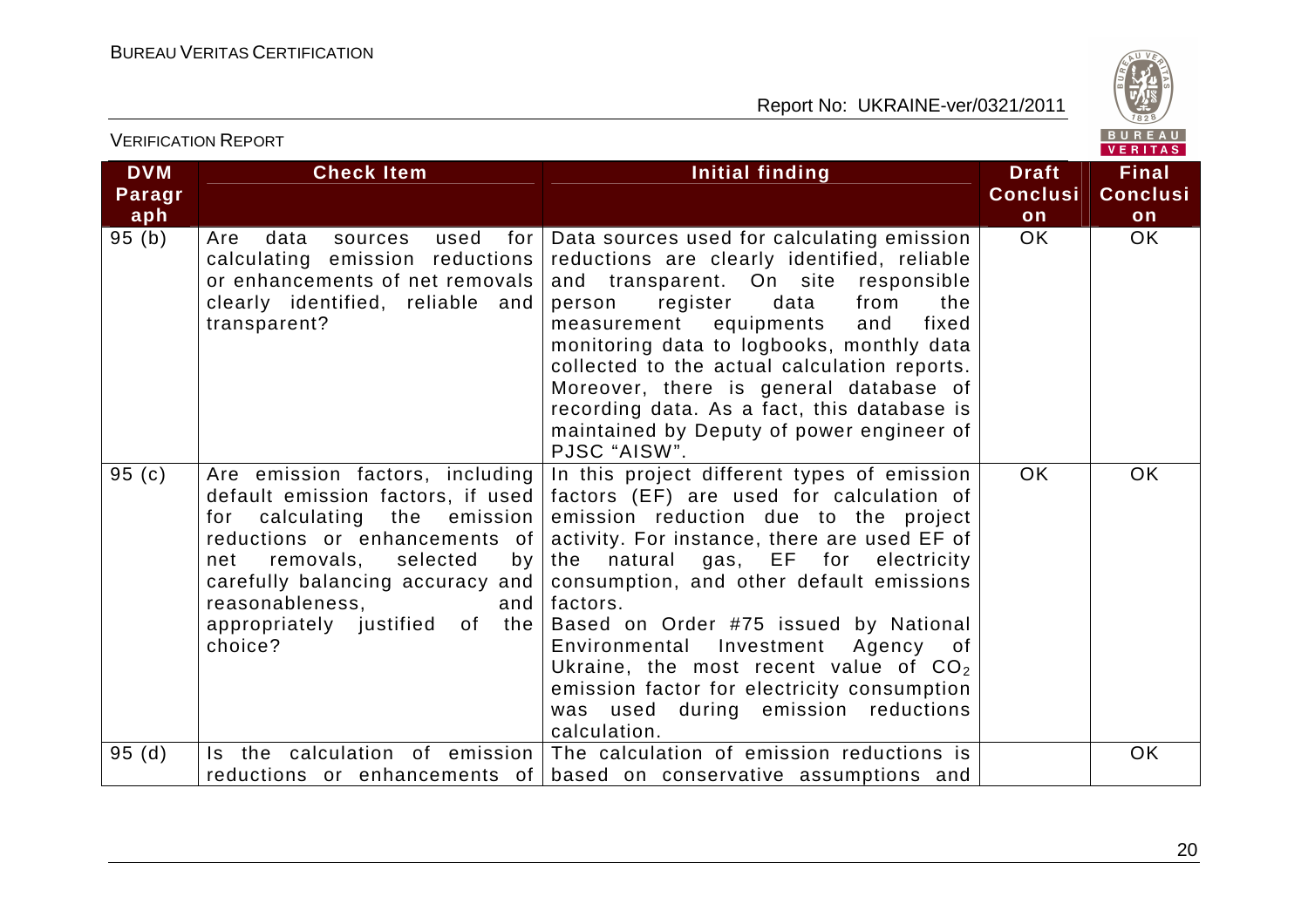

| <b>VERIFICATION REPORT</b>  |                                                                                                                                                                                                                                                                                                                                                 |                                                                                                                                                                                                                                                                                                                                                                                                                                                                                                |                                       | BUREAU<br><b>VERITAS</b>              |
|-----------------------------|-------------------------------------------------------------------------------------------------------------------------------------------------------------------------------------------------------------------------------------------------------------------------------------------------------------------------------------------------|------------------------------------------------------------------------------------------------------------------------------------------------------------------------------------------------------------------------------------------------------------------------------------------------------------------------------------------------------------------------------------------------------------------------------------------------------------------------------------------------|---------------------------------------|---------------------------------------|
| <b>DVM</b><br>Paragr<br>aph | <b>Check Item</b>                                                                                                                                                                                                                                                                                                                               | Initial finding                                                                                                                                                                                                                                                                                                                                                                                                                                                                                | <b>Draft</b><br><b>Conclusi</b><br>on | <b>Final</b><br><b>Conclusi</b><br>on |
|                             | removals<br>based<br>net<br>on<br>conservative assumptions<br>and<br>the most plausible scenarios in a<br>transparent manner?                                                                                                                                                                                                                   | the<br>plausible scenarios<br>most<br>in<br>a<br>As a<br>transparent<br>manner.<br>result<br>0f<br>documents revision, all data connected<br>with estimation of emission reduction is<br>prevented through the Monitoring report<br>and excel spreadsheet with calculation.<br>Corrective Action Request 02 (CAR02).<br>Please, provide the excel spreadsheet with<br>detailed calculation of project and baseline<br>emissions and emission reduction for the<br>regarding monitoring period. | CAR02                                 | <b>OK</b>                             |
|                             | Applicable to JI SSC projects only                                                                                                                                                                                                                                                                                                              |                                                                                                                                                                                                                                                                                                                                                                                                                                                                                                |                                       |                                       |
| 96                          | Is the relevant threshold to be<br>classified as JI SSC project not<br>exceeded during the monitoring<br>period on an annual average<br>basis?<br>If the threshold is exceeded, is<br>the maximum emission reduction<br>level estimated in the PDD for<br>the JI SSC project or the bundle<br>the<br>for<br>monitoring<br>period<br>determined? | Not applicable                                                                                                                                                                                                                                                                                                                                                                                                                                                                                 | <b>OK</b>                             | <b>OK</b>                             |
|                             | Applicable to bundled JI SSC projects only                                                                                                                                                                                                                                                                                                      |                                                                                                                                                                                                                                                                                                                                                                                                                                                                                                |                                       |                                       |
| 97 (a)                      | composition of the<br>the<br>Has<br>bundle not changed from that is                                                                                                                                                                                                                                                                             | Not applicable                                                                                                                                                                                                                                                                                                                                                                                                                                                                                 | <b>OK</b>                             | OK                                    |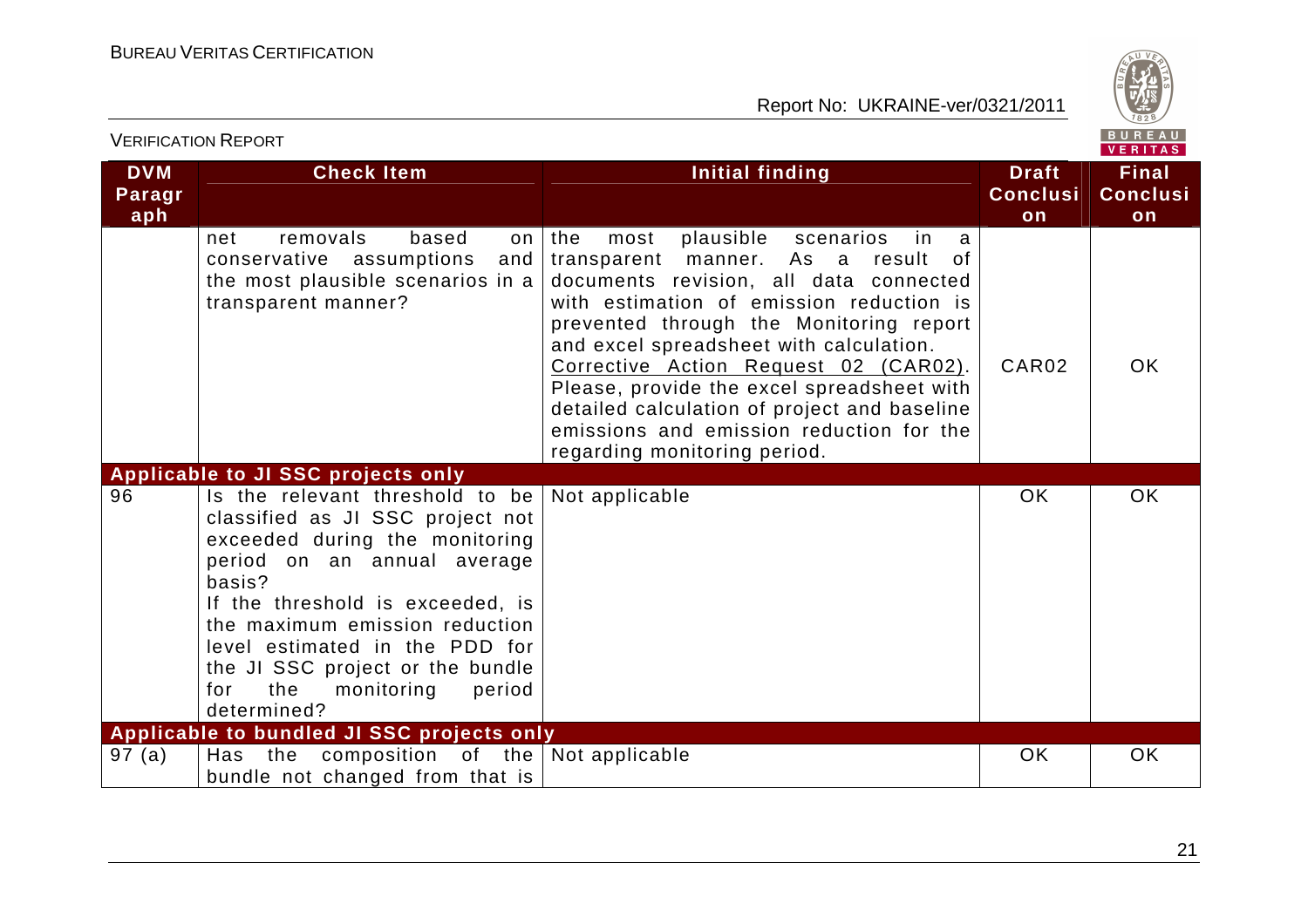

| <u>VLINII IUATIUIVI INLEUINI</u> |                                                                                                                                                                                                                                                                                                                                                                |                                                                                                                                                                                                                                                                                                                                          |                                       | VERITAS                               |
|----------------------------------|----------------------------------------------------------------------------------------------------------------------------------------------------------------------------------------------------------------------------------------------------------------------------------------------------------------------------------------------------------------|------------------------------------------------------------------------------------------------------------------------------------------------------------------------------------------------------------------------------------------------------------------------------------------------------------------------------------------|---------------------------------------|---------------------------------------|
| <b>DVM</b><br>Paragr<br>aph      | <b>Check Item</b>                                                                                                                                                                                                                                                                                                                                              | <b>Initial finding</b>                                                                                                                                                                                                                                                                                                                   | <b>Draft</b><br><b>Conclusi</b><br>on | <b>Final</b><br><b>Conclusi</b><br>on |
|                                  | stated in F-JI-SSCBUNDLE?                                                                                                                                                                                                                                                                                                                                      |                                                                                                                                                                                                                                                                                                                                          |                                       |                                       |
| 97 (b)                           | If.<br>the<br>determination<br>was<br>conducted on the basis of an<br>overall monitoring plan, have the<br>project participants submitted a<br>common monitoring report?                                                                                                                                                                                       | Not applicable                                                                                                                                                                                                                                                                                                                           | <b>OK</b>                             | OK.                                   |
| 98                               | If the monitoring is based on $a$<br>monitoring plan that provides for<br>overlapping monitoring periods,<br>are the monitoring periods per<br>component of the project clearly<br>specified<br>in the monitoring<br>report?<br>Do the monitoring periods not<br>overlap with those for which<br>verifications<br>already<br>were<br>deemed final in the past? | Not applicable                                                                                                                                                                                                                                                                                                                           | <b>OK</b>                             | OK                                    |
|                                  | <b>Revision of monitoring plan</b>                                                                                                                                                                                                                                                                                                                             |                                                                                                                                                                                                                                                                                                                                          |                                       |                                       |
|                                  | Applicable only if monitoring plan is revised by project participant                                                                                                                                                                                                                                                                                           |                                                                                                                                                                                                                                                                                                                                          |                                       |                                       |
| 99(a)                            | Did<br>the<br>project<br>provide<br>an<br>for the proposed<br>justification<br>revision?                                                                                                                                                                                                                                                                       | participants At the moment of Monitoring<br>report<br>appropriate version 2, there is described and justified<br>deviations to the registered monitoring<br>plan, i.e., change/clarification of the unit<br>of parameter of emission factor for coke<br>oven gas and components/parameters<br>addition to the MP. These revisions to the | <b>OK</b>                             | OK                                    |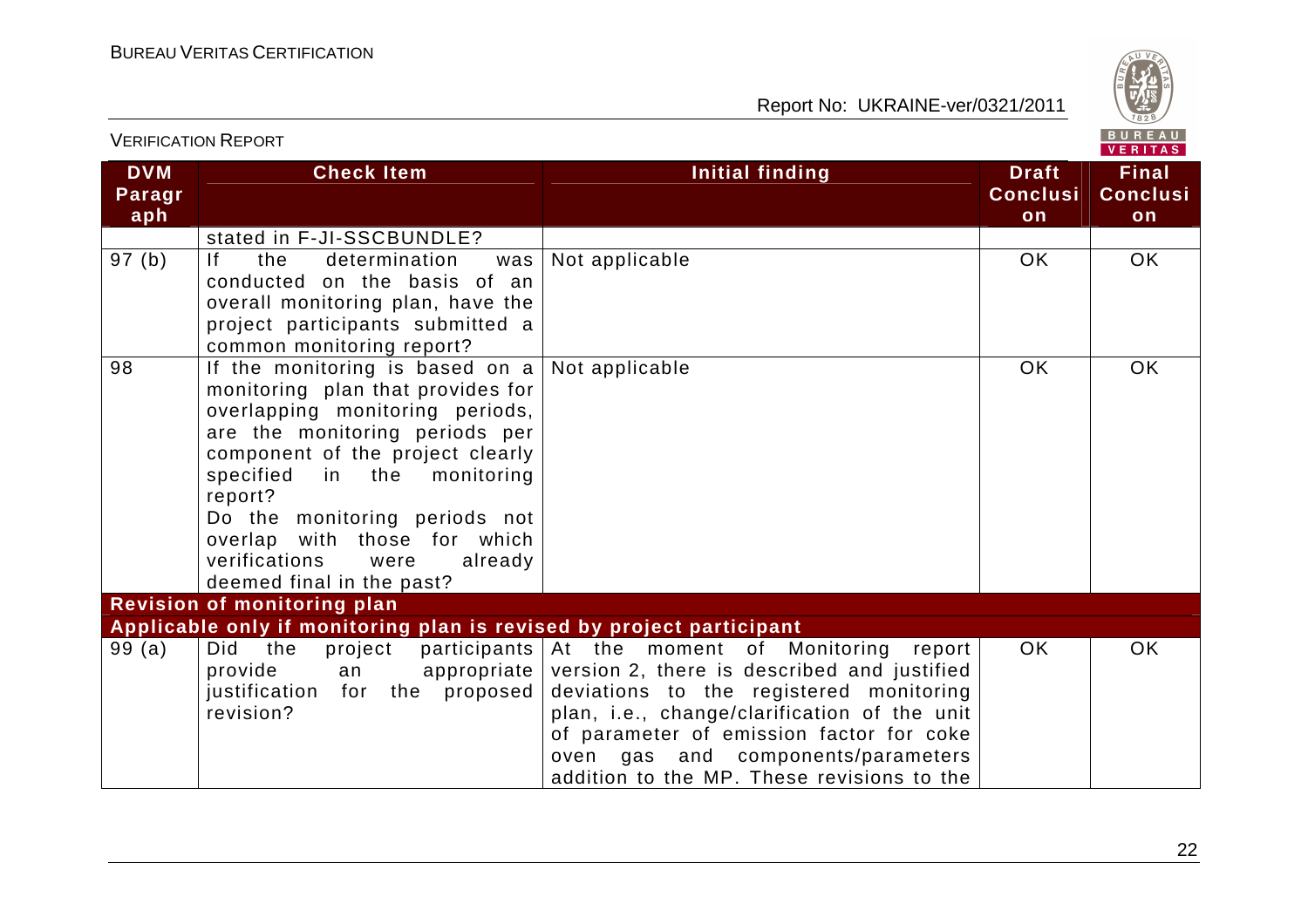

|                             | <b>VERIFICATION REPORT</b>                                                                                                                                                                                                                                                                            |                                                                                                                                                                                                                                                                                                                                                                   |                                       | BUREAU<br><b>VERITAS</b>              |
|-----------------------------|-------------------------------------------------------------------------------------------------------------------------------------------------------------------------------------------------------------------------------------------------------------------------------------------------------|-------------------------------------------------------------------------------------------------------------------------------------------------------------------------------------------------------------------------------------------------------------------------------------------------------------------------------------------------------------------|---------------------------------------|---------------------------------------|
| <b>DVM</b><br>Paragr<br>aph | <b>Check Item</b>                                                                                                                                                                                                                                                                                     | Initial finding                                                                                                                                                                                                                                                                                                                                                   | <b>Draft</b><br><b>Conclusi</b><br>on | <b>Final</b><br><b>Conclusi</b><br>on |
|                             |                                                                                                                                                                                                                                                                                                       | improve the accuracy of emission<br>MP.<br>reduction calculation and are based on<br>conservative<br>without<br>way<br>changing<br>conformity with the relevant rules and<br>regulations for the establishment of<br>monitoring plan in the PDD. All information<br>connected with monitoring plan revision<br>provided in section 6 of the Monitoring<br>report. |                                       |                                       |
| 99(b)                       | the<br>proposed<br>revision<br>Does<br>improve the accuracy and/or<br>applicability<br>0f<br>information<br>collected<br>compared<br>to<br>the<br>original monitoring plan without<br>changing conformity with the<br>relevant rules and regulations for<br>the establishment of monitoring<br>plans? | Refer to section 99 (a) above.                                                                                                                                                                                                                                                                                                                                    | <b>OK</b>                             | <b>OK</b>                             |
|                             | Data management                                                                                                                                                                                                                                                                                       |                                                                                                                                                                                                                                                                                                                                                                   |                                       |                                       |
| 101 (a)                     | Is the implementation of data<br>collection<br>procedures<br>in<br>accordance with the monitoring<br>plan, including the quality control<br>and<br>quality<br>assurance<br>procedures?                                                                                                                | Procedures<br>of<br>data<br>collection<br>are<br>implemented in compliance with<br>the<br>monitoring plan. There is used system of<br>data collection on FER consumption. Also,<br>measuring equipment, such as<br>used<br>scales, gas meters, water meters, steam<br>meters, electricity consumption meters.                                                     | OK.                                   | <b>OK</b>                             |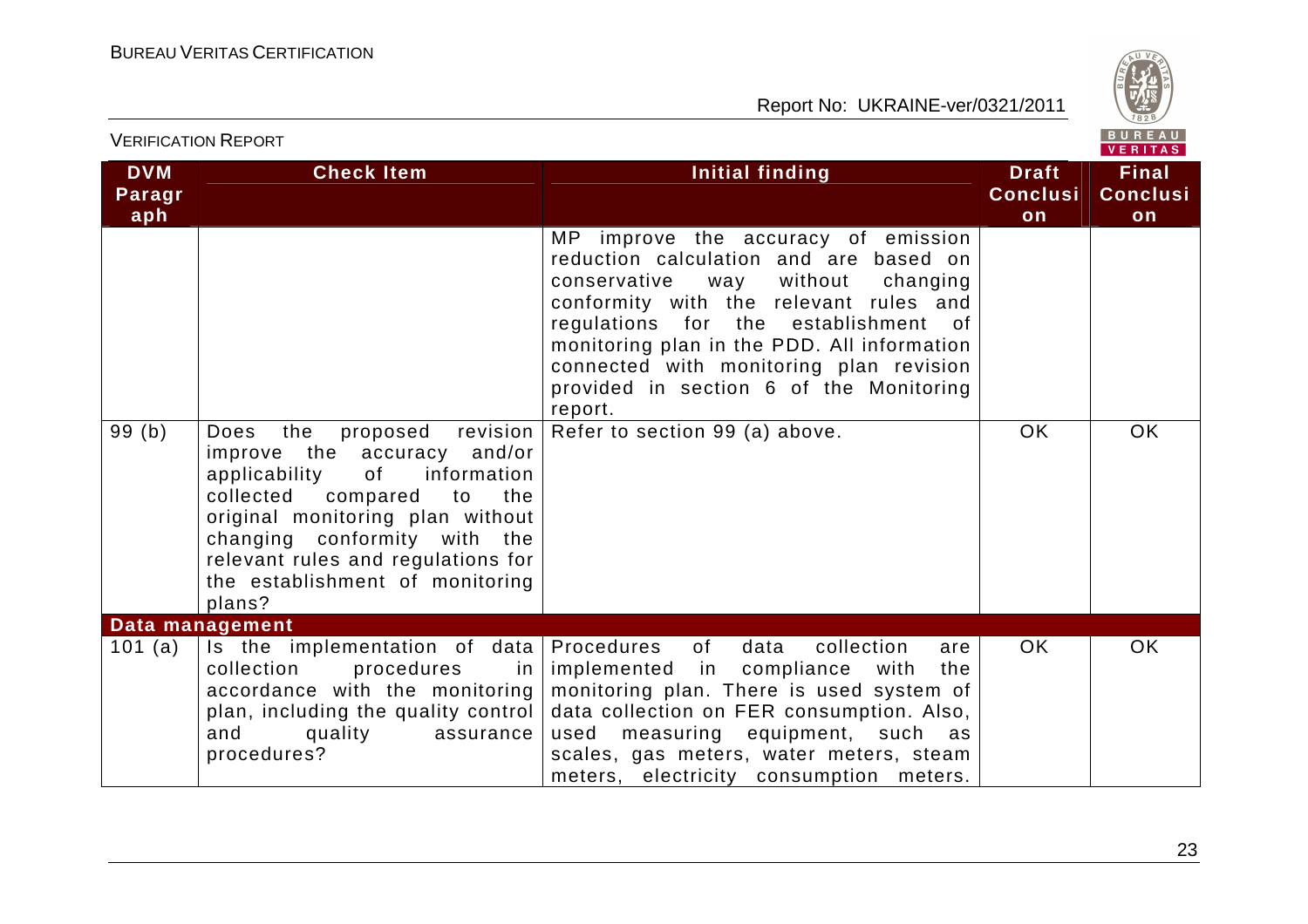

| <b>DVM</b><br>Paragr<br>aph | <b>Check Item</b>                                                                                       | <b>Initial finding</b>                                                                                                                                                                                                                                                                                                                                                                                                           | <b>Draft</b><br><b>Conclusi</b><br>on | Final<br><b>Conclusi</b><br>on                      |
|-----------------------------|---------------------------------------------------------------------------------------------------------|----------------------------------------------------------------------------------------------------------------------------------------------------------------------------------------------------------------------------------------------------------------------------------------------------------------------------------------------------------------------------------------------------------------------------------|---------------------------------------|-----------------------------------------------------|
|                             |                                                                                                         | Monitoring data of the project is monitored<br>continuously due to specific monitoring<br>system and measurement equipments.                                                                                                                                                                                                                                                                                                     |                                       |                                                     |
| 101(b)                      | Is the function of the monitoring<br>including<br>equipment,<br>its<br>calibration status, is in order? | monitoring<br>equipments<br>All<br>have<br>calibration. It is calibrated with periodic<br>frequency (passport state the calibration<br>frequency for every device) according to<br>the national regulations.<br>During site visit verifiers received and<br>reviewed passports of some measurement<br>equipment on a spot-check basis.<br>Corrective Action Request 03 (CAR03).<br>Please,<br>provide<br>passports<br>for<br>the | CAR <sub>03</sub>                     | OK.                                                 |
|                             |                                                                                                         | measurement equipments of electricity<br>supply (i.e., type LZQM).<br>Clarification Request 01 (CL01). Please,<br>clarify why some of the electricity supply<br>measurement equipments that provided in<br>Annex 1 have no serial number.<br>Forward Action Request (FAR01). Please,                                                                                                                                             | CL <sub>01</sub><br>FAR01             | OK.<br>FAR01                                        |
|                             |                                                                                                         | provide documented evidence that require<br>calibration<br>electricity<br>of<br>supply<br>measurement equipments of the JI project.                                                                                                                                                                                                                                                                                              |                                       | should be<br>checked<br>during next<br>verification |
| 101 $(c)$                   | and records<br>the<br>evidence<br>Are<br>the<br>monitoring<br>for<br>used                               | The evidence and records used for the<br>monitoring are maintained on site of every                                                                                                                                                                                                                                                                                                                                              | OK.                                   | OK.                                                 |

VERIFICATION REPORT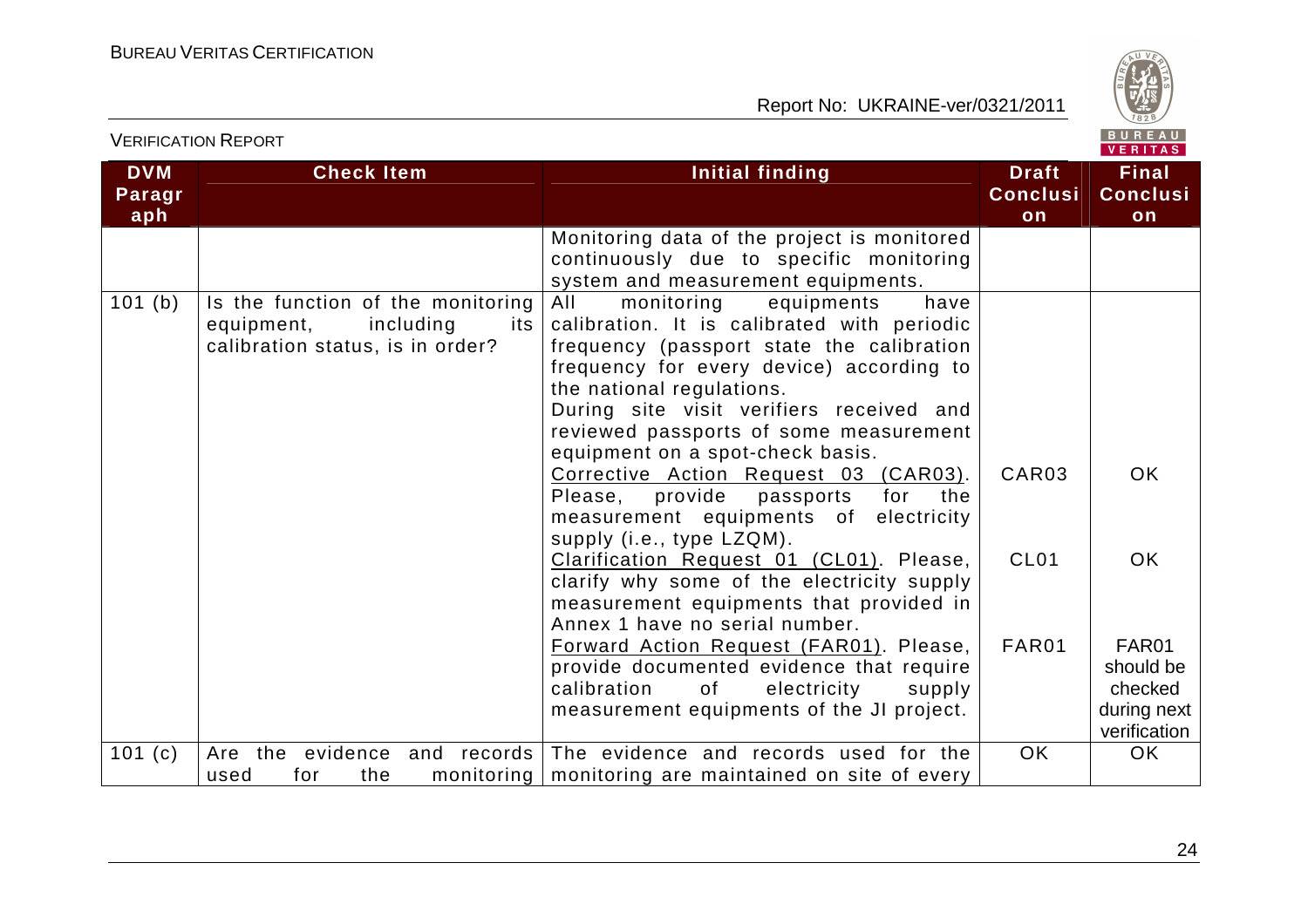

| <b>DVM</b><br>Paragr<br>aph | <b>Check Item</b>                                                                                                                                                                                                                                                           | <b>Initial finding</b>                                                                                                                                                                                                                                                             | <b>Draft</b><br><b>Conclusi</b><br>on | <b>Final</b><br><b>Conclusi</b><br>on |
|-----------------------------|-----------------------------------------------------------------------------------------------------------------------------------------------------------------------------------------------------------------------------------------------------------------------------|------------------------------------------------------------------------------------------------------------------------------------------------------------------------------------------------------------------------------------------------------------------------------------|---------------------------------------|---------------------------------------|
|                             | maintained<br>traceable<br>in.<br>a<br>manner?                                                                                                                                                                                                                              | device and in technical department in a<br>traceable manner.                                                                                                                                                                                                                       |                                       |                                       |
| 101(d)                      | Is the<br>collection<br>data<br>and<br>the<br>management system<br>for<br>project in accordance with the<br>monitoring plan?                                                                                                                                                | The data collection and management<br>system for the project in accordance with<br>the monitoring plan. Implementation of<br>monitoring system was checked through<br>site visit, and concluded that monitoring<br>system is completely in accordance with<br>the monitoring plan. | <b>OK</b>                             | OK                                    |
|                             |                                                                                                                                                                                                                                                                             | Verification regarding programs of activities (additional elements for assessment)                                                                                                                                                                                                 |                                       |                                       |
| 102                         | Is any JPA that has not been<br>added to the JI PoA not verified?                                                                                                                                                                                                           | Not applicable                                                                                                                                                                                                                                                                     | <b>OK</b>                             | OK.                                   |
| 103                         | Is the verification based on the<br>monitoring reports of all JPAs to<br>be verified?                                                                                                                                                                                       | Not applicable                                                                                                                                                                                                                                                                     | <b>OK</b>                             | OK                                    |
| 103                         | Does the verification ensure the<br>accuracy and conservativeness<br>of the emission reductions or<br>enhancements<br>of the contract of the contract of the contract of the contract of the contract of the contract of the contract<br>removals<br>generated by each JPA? | Not applicable                                                                                                                                                                                                                                                                     | <b>OK</b>                             | OK                                    |
| 104                         | Does the monitoring period not<br>overlap with previous monitoring<br>periods?                                                                                                                                                                                              | Not applicable                                                                                                                                                                                                                                                                     | <b>OK</b>                             | OK                                    |
| 105                         | AIE<br>If.<br>the<br>learns<br>of<br>an<br>erroneously included JPA, has<br>the AIE informed the JISC of its                                                                                                                                                                | Not applicable                                                                                                                                                                                                                                                                     | <b>OK</b>                             | OK                                    |

VERIFICATION REPORT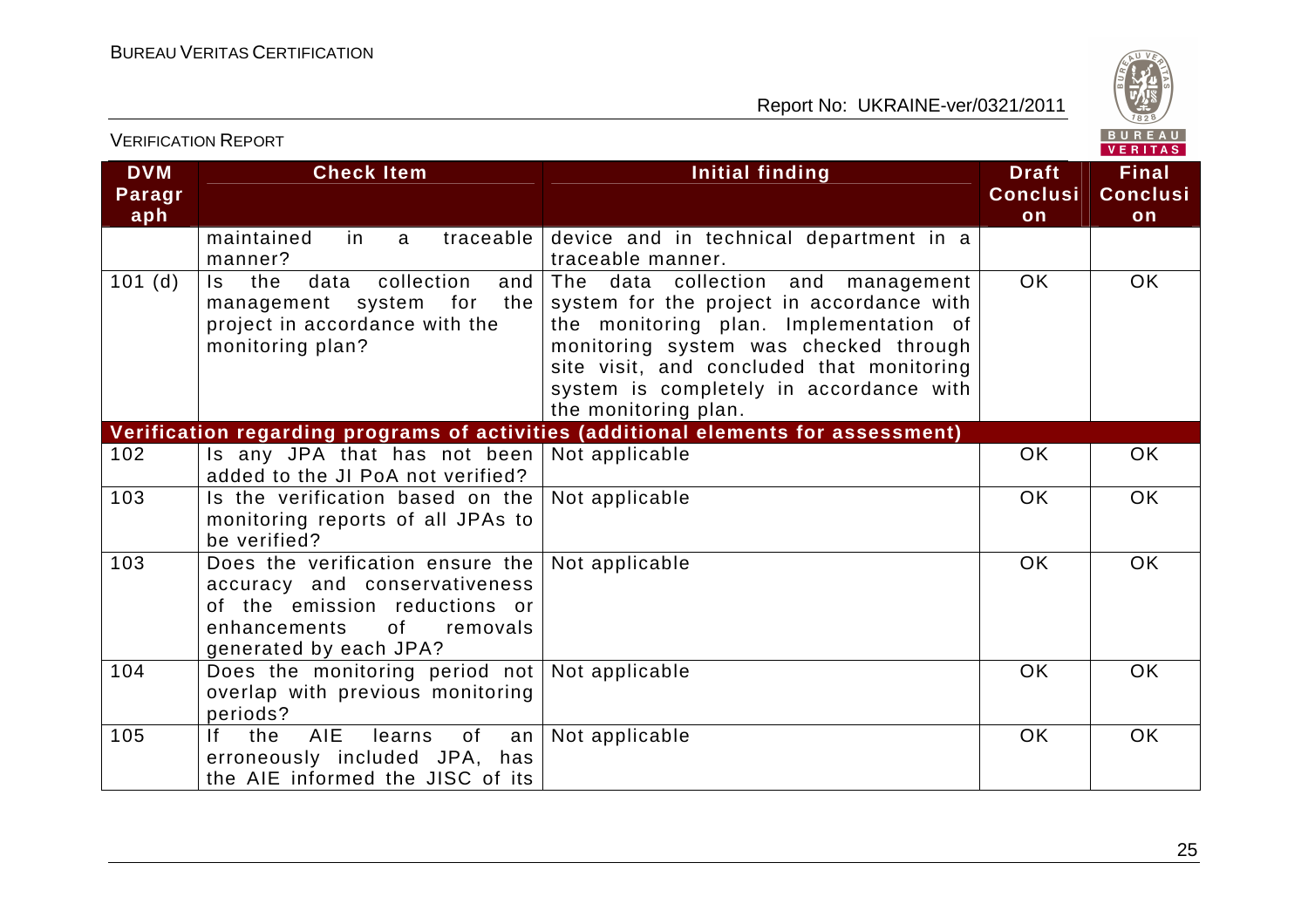

| ו גוש ושגו וישהו חשה ווגוש  |                                                                                                                                                                                                                                                                                                                                                                                                                                                                                                                                                                                                                                                                                                              |                 |                                       |                                       |
|-----------------------------|--------------------------------------------------------------------------------------------------------------------------------------------------------------------------------------------------------------------------------------------------------------------------------------------------------------------------------------------------------------------------------------------------------------------------------------------------------------------------------------------------------------------------------------------------------------------------------------------------------------------------------------------------------------------------------------------------------------|-----------------|---------------------------------------|---------------------------------------|
| <b>DVM</b><br>Paragr<br>aph | <b>Check Item</b>                                                                                                                                                                                                                                                                                                                                                                                                                                                                                                                                                                                                                                                                                            | Initial finding | <b>Draft</b><br><b>Conclusi</b><br>on | <b>Final</b><br><b>Conclusi</b><br>on |
|                             | findings in writing?                                                                                                                                                                                                                                                                                                                                                                                                                                                                                                                                                                                                                                                                                         |                 |                                       |                                       |
|                             | Applicable to sample-based approach only                                                                                                                                                                                                                                                                                                                                                                                                                                                                                                                                                                                                                                                                     |                 |                                       |                                       |
| 106                         | Does the sampling plan prepared<br>by the AIE:<br>(a) Describe its sample selection,<br>taking into<br>account that:<br>(i) For each verification that<br>uses a sample-based approach,<br>the sample selection shall be<br>sufficiently representative of the<br>JPAs in the JI PoA such<br>extrapolation<br><b>JPAs</b><br>to<br>all<br>identified for that verification is<br>reasonable, taking into account<br>differences<br>among<br>the<br>characteristics of JPAs, such<br>as:<br>- The types of JPAs;<br>The complexity<br>of the<br>applicable technologies and/or<br>measures used;<br>- The geographical location of<br>each JPA;<br>- The amounts of expected<br>emission reductions<br>of the | Not applicable  | <b>OK</b>                             | OK.                                   |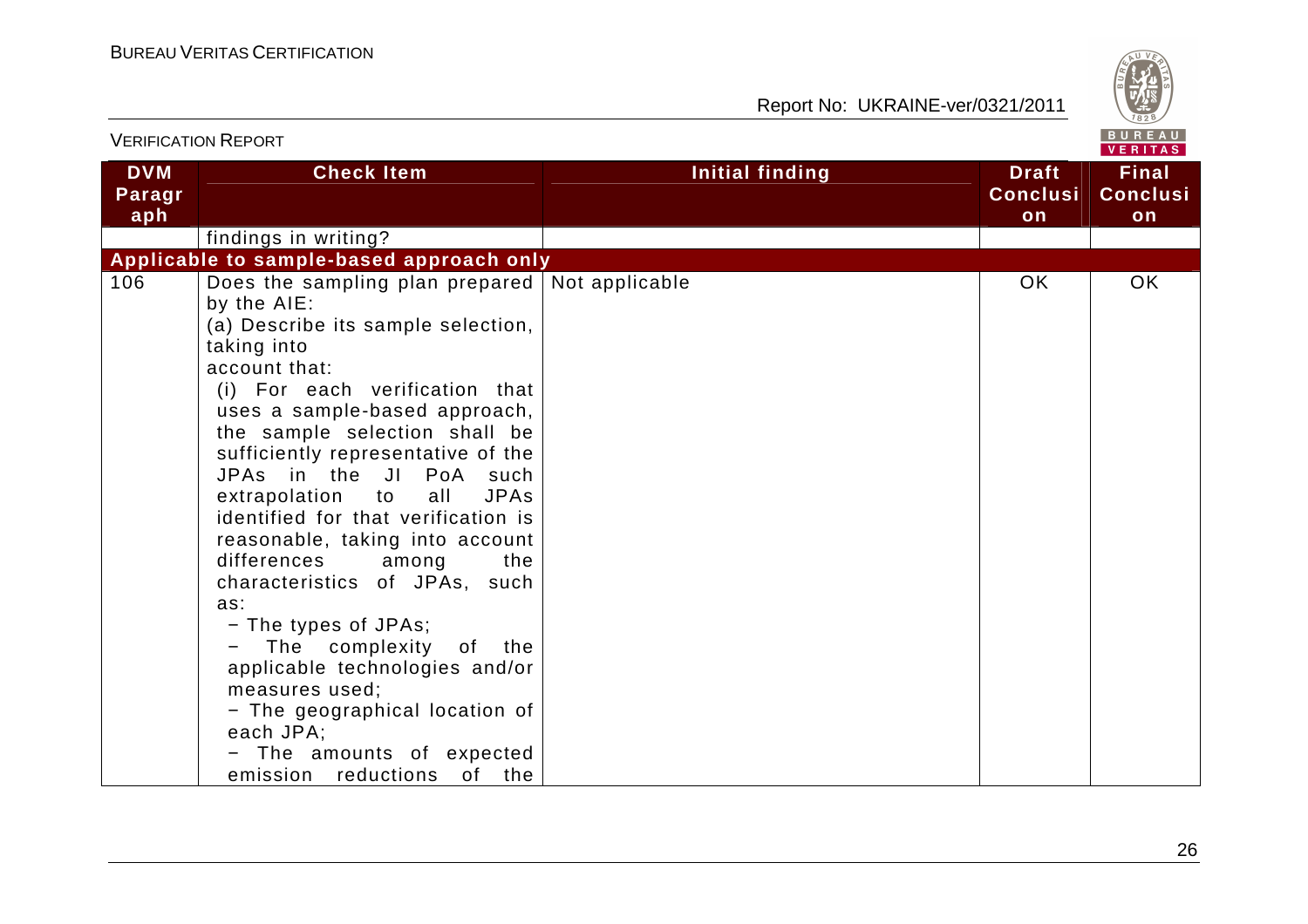

| <b>VERIFICATION REPORT</b>  |                                                                                                                                                                                                                                                                                                                                                                                                            |                        | BUREAU<br>VERITAS                     |                                       |  |
|-----------------------------|------------------------------------------------------------------------------------------------------------------------------------------------------------------------------------------------------------------------------------------------------------------------------------------------------------------------------------------------------------------------------------------------------------|------------------------|---------------------------------------|---------------------------------------|--|
| <b>DVM</b><br>Paragr<br>aph | <b>Check Item</b>                                                                                                                                                                                                                                                                                                                                                                                          | <b>Initial finding</b> | <b>Draft</b><br><b>Conclusi</b><br>on | <b>Final</b><br><b>Conclusi</b><br>on |  |
|                             | JPAs being verified;<br>- The number of JPAs for<br>which emission reductions are<br>being verified;<br>The length of monitoring<br>periods of the JPAs being<br>verified; and<br>- The samples selected for<br>prior verifications, if any?                                                                                                                                                               |                        |                                       |                                       |  |
| 107                         | Is the sampling plan ready for Not applicable<br>publication<br>through<br>the<br>along<br>with<br>the<br>secretariat<br>verification report and supporting<br>documentation?                                                                                                                                                                                                                              |                        | <b>OK</b>                             | <b>OK</b>                             |  |
| 108                         | the AIE<br>made<br>Has<br>site<br>inspections of at least the square<br>root of the number of total JPAs,<br>rounded to the upper whole<br>number? If the AIE makes no site<br>inspections<br>fewer<br>site<br>or<br>inspections than the square root<br>of the number of total JPAs,<br>rounded to the upper whole<br>number, then does the AIE<br>provide a reasonable explanation<br>and justification? | Not applicable         | <b>OK</b>                             | OK                                    |  |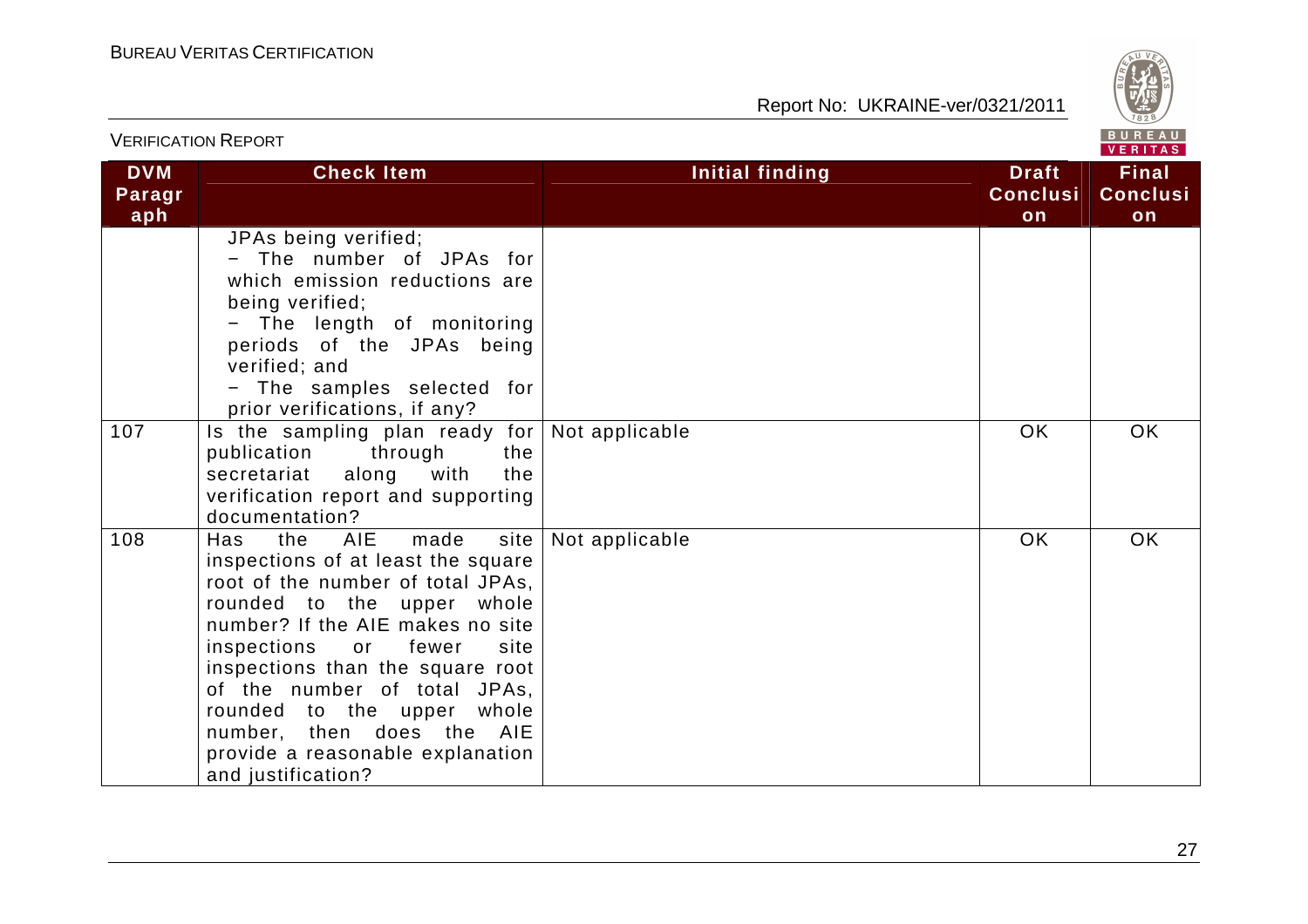

#### BUREAU<br>VERITAS VERIFICATION REPORT**DVM Check Item Initial finding Check Item Initial finding Check Item Initial finding Final Paragr Conclusi Conclusiaph onon**  $\overline{OK}$  $\overline{OK}$ 109 | Is the sampling plan available for | Not applicable OK | OK submission to the secretariat for the JISC.s ex ante assessment? (Optional) Not applicable OK OK OK 110 | If the AIE learns of a fraudulently included JPA, a fraudulently monitored JPA or an inflated number of emission reductions claimed in a JI PoA, has the AIE informed the JISC of the fraud in writing?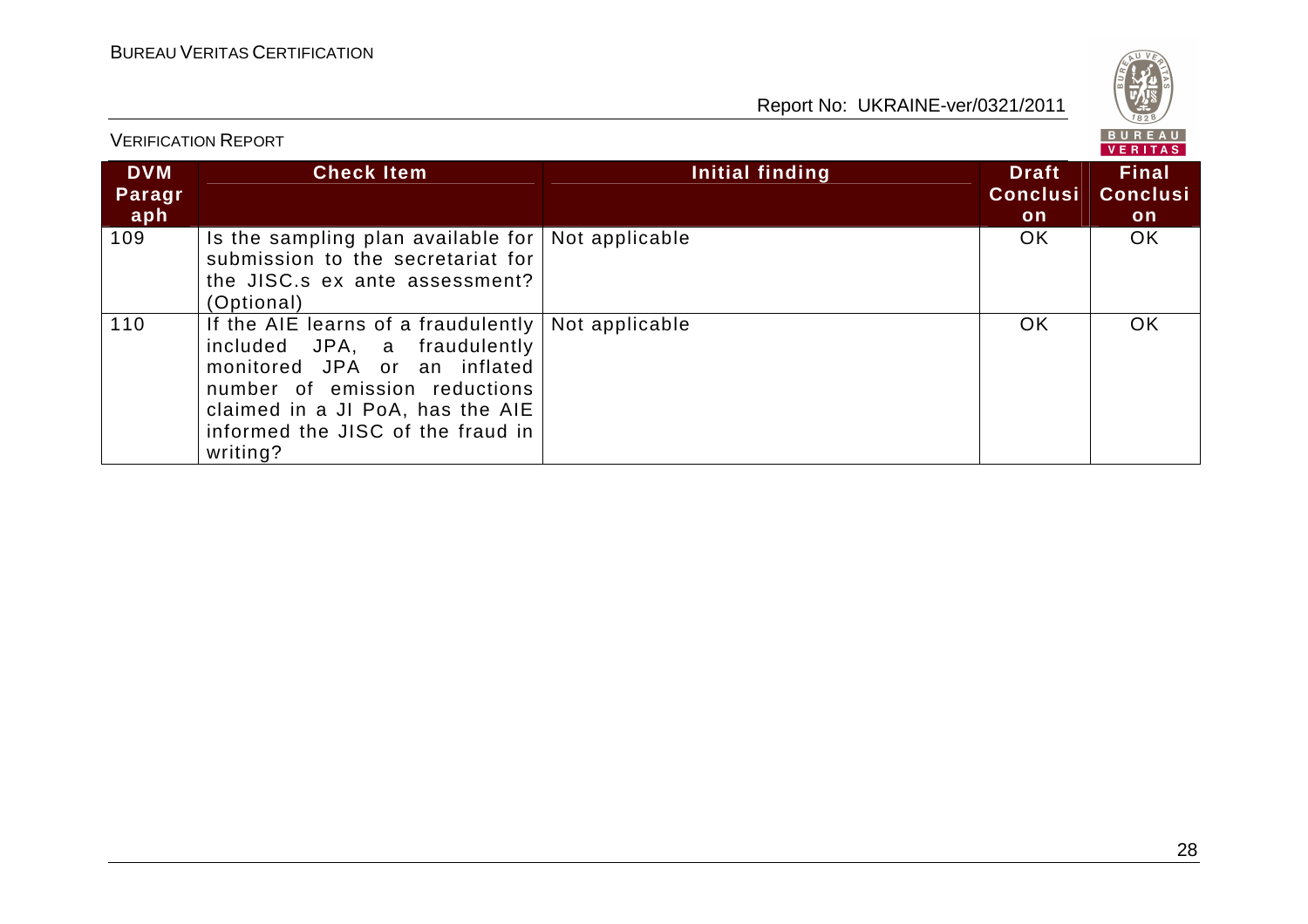

VERIFICATION REPORT

## **Table 2 Resolution of Corrective Action and Clarification Requests**

| Draft<br>report<br>clarifications<br>and $\vert$<br>corrective action<br>requests<br>by <sub>1</sub><br>validation team                                                                                                                                                                                                                                                         | Ref. to<br>checkli  <br>st<br>questi<br>on in<br>table 1 | Summary<br><b>of</b><br>project<br>participant response                                                                                                                                                                                                                                                                                                                                                                                                                                                                                                                                                                                                                                         | <b>Verification team</b><br>conclusion                                         |
|---------------------------------------------------------------------------------------------------------------------------------------------------------------------------------------------------------------------------------------------------------------------------------------------------------------------------------------------------------------------------------|----------------------------------------------------------|-------------------------------------------------------------------------------------------------------------------------------------------------------------------------------------------------------------------------------------------------------------------------------------------------------------------------------------------------------------------------------------------------------------------------------------------------------------------------------------------------------------------------------------------------------------------------------------------------------------------------------------------------------------------------------------------------|--------------------------------------------------------------------------------|
| Action<br>Corrective<br>01<br>Request<br>(CAR01). Please, provide detailed<br>description of the reason why there is<br>difference between<br>the value<br>0f<br>emission reduction<br>stated<br>in the<br>Monitoring report<br>and<br>emission<br>reduction estimated in the registered<br>PDD; and give references to the<br>documented evidences that justify the<br>reason. | Table<br>1,93                                            | The main reason of difference<br>between the value of emission<br>stated<br>in<br>the<br>reduction<br>Monitoring report and emission (issue is closed.<br>reduction<br>estimated in<br>the<br>registered PDD is that<br>the<br>baseline<br>of the<br>project<br>is is<br>developed based on the real<br>steel manufacturing process as<br>well as project line. Taking into<br>implication<br>account the<br>of<br>economy of scale and the fact<br>that loading factor for baseline<br>was much lower than for project<br>line, the emission reductions<br>were more sensitive to change<br>of specific energy consumption<br>per 1 t of slabs produced than<br>actually envisaged in the PDD. | According<br>the<br>to<br>explanation and provided<br>documented<br>evidences, |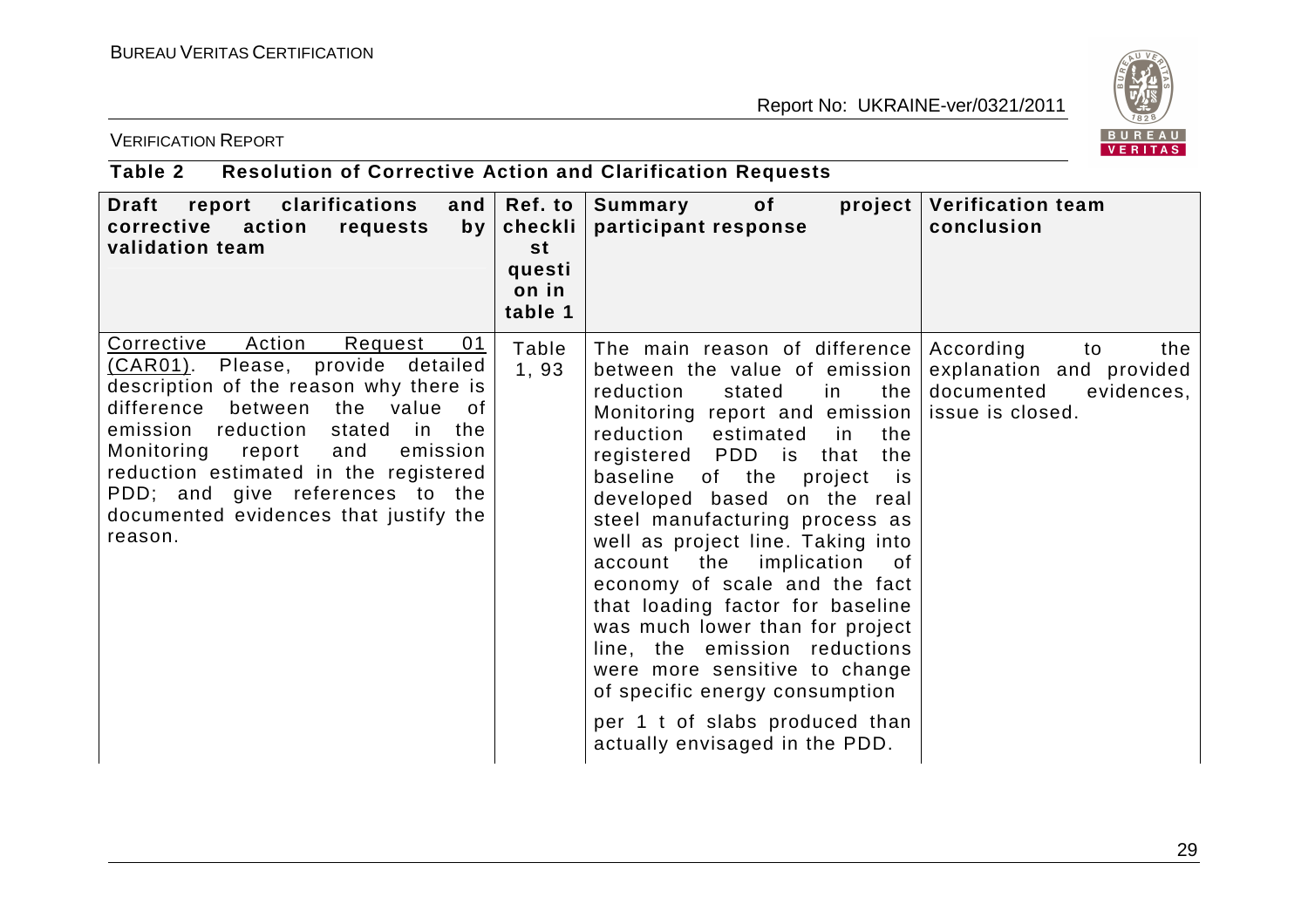

| BUREAU<br><b>VERIFICATION REPORT</b><br>VERITAS                                                                                                                                                                             |                       |                                                                                                                                                                                                                                                                                                                                                                                                                                                                                                                               |         |
|-----------------------------------------------------------------------------------------------------------------------------------------------------------------------------------------------------------------------------|-----------------------|-------------------------------------------------------------------------------------------------------------------------------------------------------------------------------------------------------------------------------------------------------------------------------------------------------------------------------------------------------------------------------------------------------------------------------------------------------------------------------------------------------------------------------|---------|
|                                                                                                                                                                                                                             |                       | this influence<br>However<br>was<br>beyond of project participants'<br>and fully based<br>control<br>on<br>market<br>situation<br>and<br>requirements. Together with this<br>a range of other different factors<br>influenced on amount of actual<br>GHG emissions<br>the<br>under<br>project activity.<br>documented<br>evidences<br>The<br>which justify such reasons and<br>factors of actual emission<br>reductions<br>increase<br><i>in</i><br>comparison with estimation in<br>PDD are now provided to the<br>verifier. |         |
| Corrective<br>Action<br>02<br>Request<br>(CAR02). Please, provide the excel<br>spreadsheet with detailed calculation<br>of project and baseline emissions and<br>emission reduction for the regarding<br>monitoring period. | Table<br>1, 95<br>(d) | The excel spreadsheet with The necessary information<br>detailed calculation of project   was provided, and issue is<br>baseline emissions and<br>and<br>emission reductions is<br>now<br>provided to the verifier.                                                                                                                                                                                                                                                                                                           | closed. |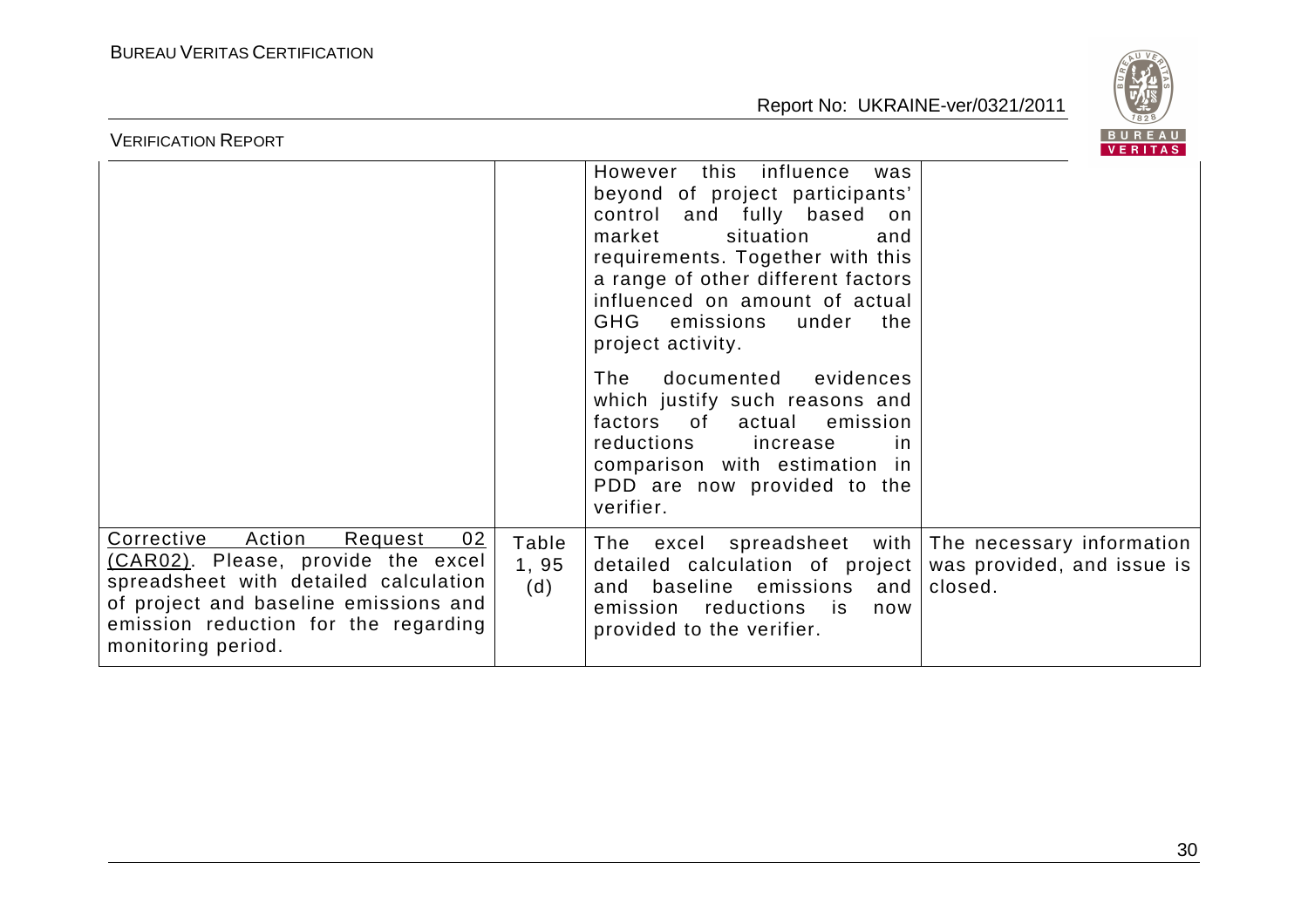

| BUREAU<br><b>VERIFICATION REPORT</b><br><b>VERITAS</b>                                                                                                                                      |                        |                                                                                                                                                                                                                                                                                                                                                                                                                                                               |                                                                                                                 |
|---------------------------------------------------------------------------------------------------------------------------------------------------------------------------------------------|------------------------|---------------------------------------------------------------------------------------------------------------------------------------------------------------------------------------------------------------------------------------------------------------------------------------------------------------------------------------------------------------------------------------------------------------------------------------------------------------|-----------------------------------------------------------------------------------------------------------------|
| Corrective<br>Action<br>03<br>Request<br>(CAR03). Please, provide passports<br>for the measurement equipments of<br>electricity supply (i.e., type LZQM).                                   | Table<br>1, 101<br>(b) | Passports for different types of Issue is closed based on<br>electricity supply meters which<br>are used under the project<br>activity are now provided to the<br>verifier. Passports for the rest of<br>electricity supply meters will be<br>provided to the verifier during<br>the next verification.                                                                                                                                                       | the provided documents.                                                                                         |
| $(CLO1)$ .<br>Clarification<br>Request<br>01<br>some of the<br>Please, clarify why<br>electricity<br>supply<br>measurement<br>equipments that provided in Annex 1<br>have no serial number. | Table<br>1, 101<br>(b) | A mistake was made in the The<br>the  <br>previous version of<br>monitoring<br>report.<br>equipments don't have a serial<br>number because they are wire Thus, issue is closed.<br>that don't count<br>connectors<br>amount of electricity supplied<br>under the<br>project<br>activity.<br>Taking into account this fact the<br>project developer excluded such<br>equipments from the list of<br>monitoring equipment in the<br>modified monitoring report. | required information<br>added<br>the<br>was<br>to<br>The   Monitoring Report for the<br>period April-June 2011. |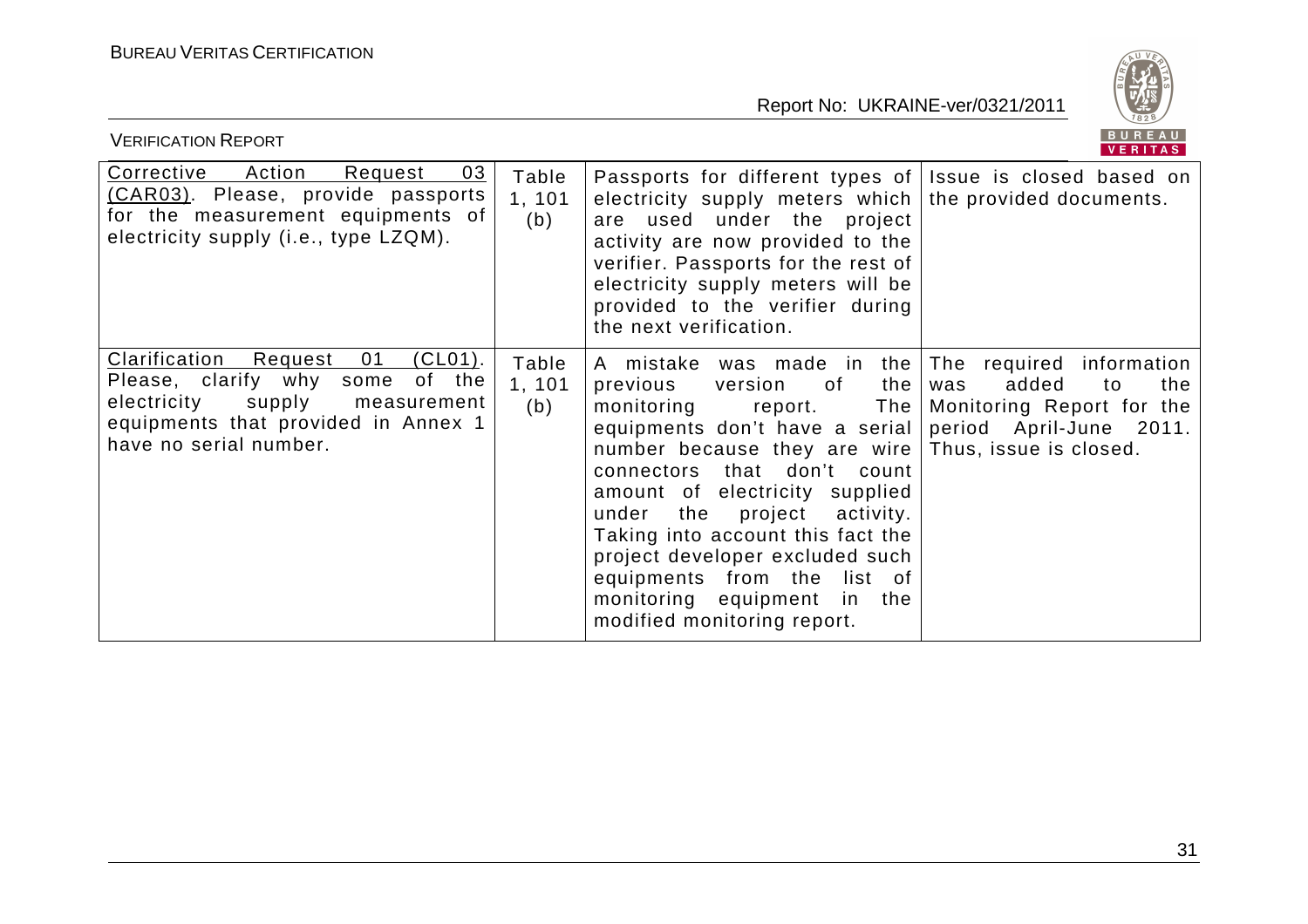

| <b>VERIFICATION REPORT</b>                                                                                                                                               |                        |                                                                                                                                                                                                                                                                                    | BUREAU<br>VERITAS |
|--------------------------------------------------------------------------------------------------------------------------------------------------------------------------|------------------------|------------------------------------------------------------------------------------------------------------------------------------------------------------------------------------------------------------------------------------------------------------------------------------|-------------------|
| Forward Action Request (FAR01).<br>Please, provide documented evidence<br>that require calibration of electricity<br>supply measurement equipments of<br>the JI project. | Table<br>1, 101<br>(b) | The documented evidence that FAR01 should be checked<br>require calibration of electricity during next verification<br>supply<br>measurement   process.<br>equipments under the project<br>activity will be provided to the<br>during<br>verifier<br>the<br>next<br>verifications. |                   |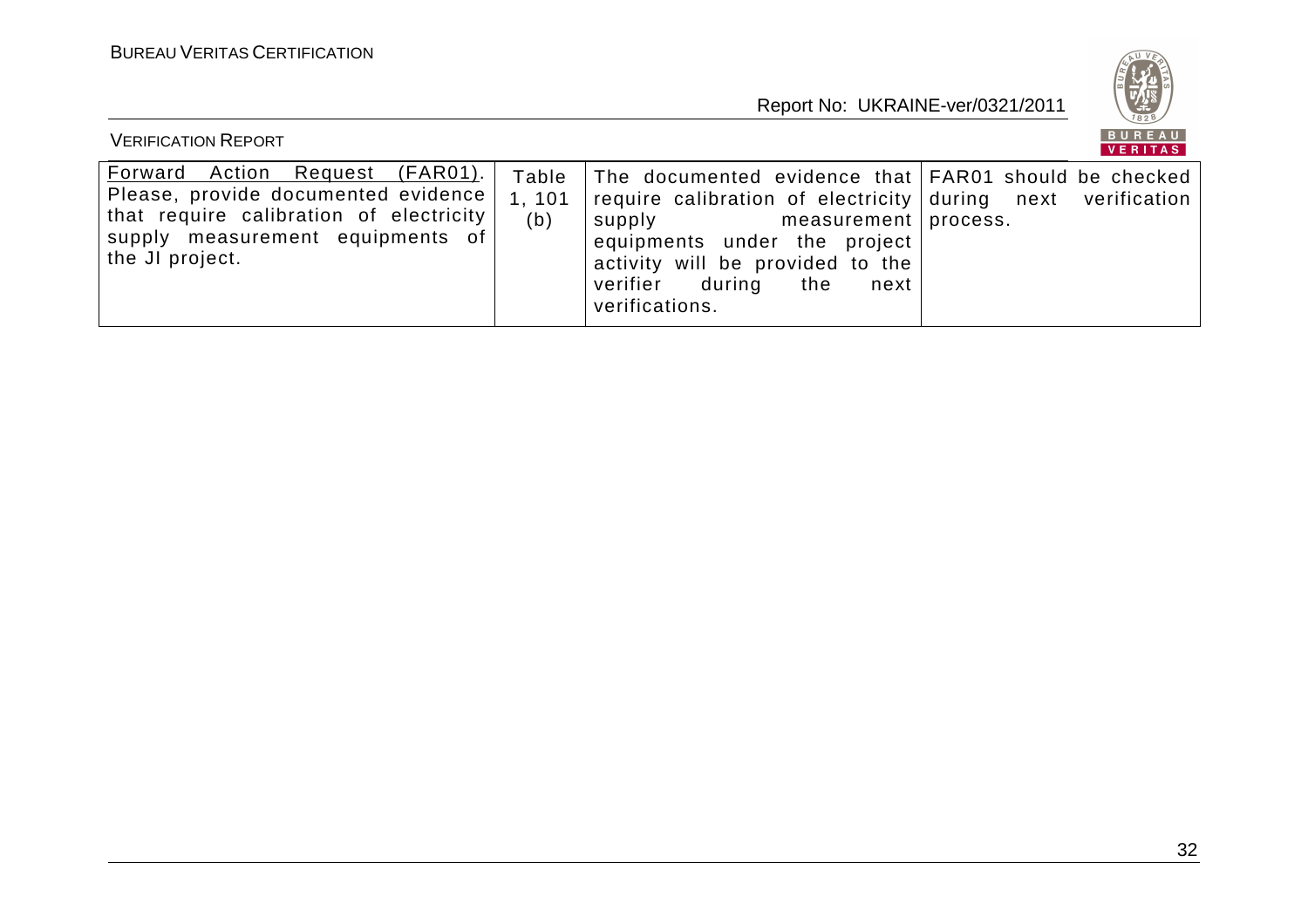

VERIFICATION REPORT

APPENDIX B: VERIFIER'S CVs

The verification team included the following:

### **Ivan G. Sokolov, Dr. Sci. (biology, microbiology)**

Acting CEO Bureau Veritas Ukraine Internal Technical Reviewer, Climate Change Lead Verifier, Bureau Veritas Certification Holding SAS Operational Manager for Ukraine

He has over 25 years of experience in Research Institute in the field of biochemistry, biotechnology, and microbiology. He is a Lead auditor of Bureau Veritas Certification for Environment Management System (IRCA registered), Quality Management System (IRCA registered), Occupational Health and Safety Management System, and Food Safety Management System. He performed over 140 audits since 1999. Also he is Lead Tutor of the IRCA registered ISO 14000 EMS Lead Auditor Training Course, and Lead Tutor of the IRCA registered ISO 9000 QMS Lead Auditor Training Course. He is Lead Tutor of the Clean Development Mechanism /Joint Implementation Lead Verifier Training Course and he was involved in the determination/verification over 60 JI/CDM projects.

#### **Oleg Skoblyk, Specialist (Power Management)**

Climate Change Lead Verifier, Bureau Veritas Ukraine Health, Safety and Environment Department specialist, Project Manager of JI/CDM Project

Oleg Skoblyk has graduated from National Technical University of Ukraine 'Kyiv Polytechnic University" with specialty Power Management. He has successfully completed IRCA registered Lead Auditor Training Course for Environment Management Systems and Quality Management Systems. Oleg Skoblyk has undergone intensive training on Clean Development Mechanism /Joint Implementation and he is involved in the determination/verification of 29 JI projects.